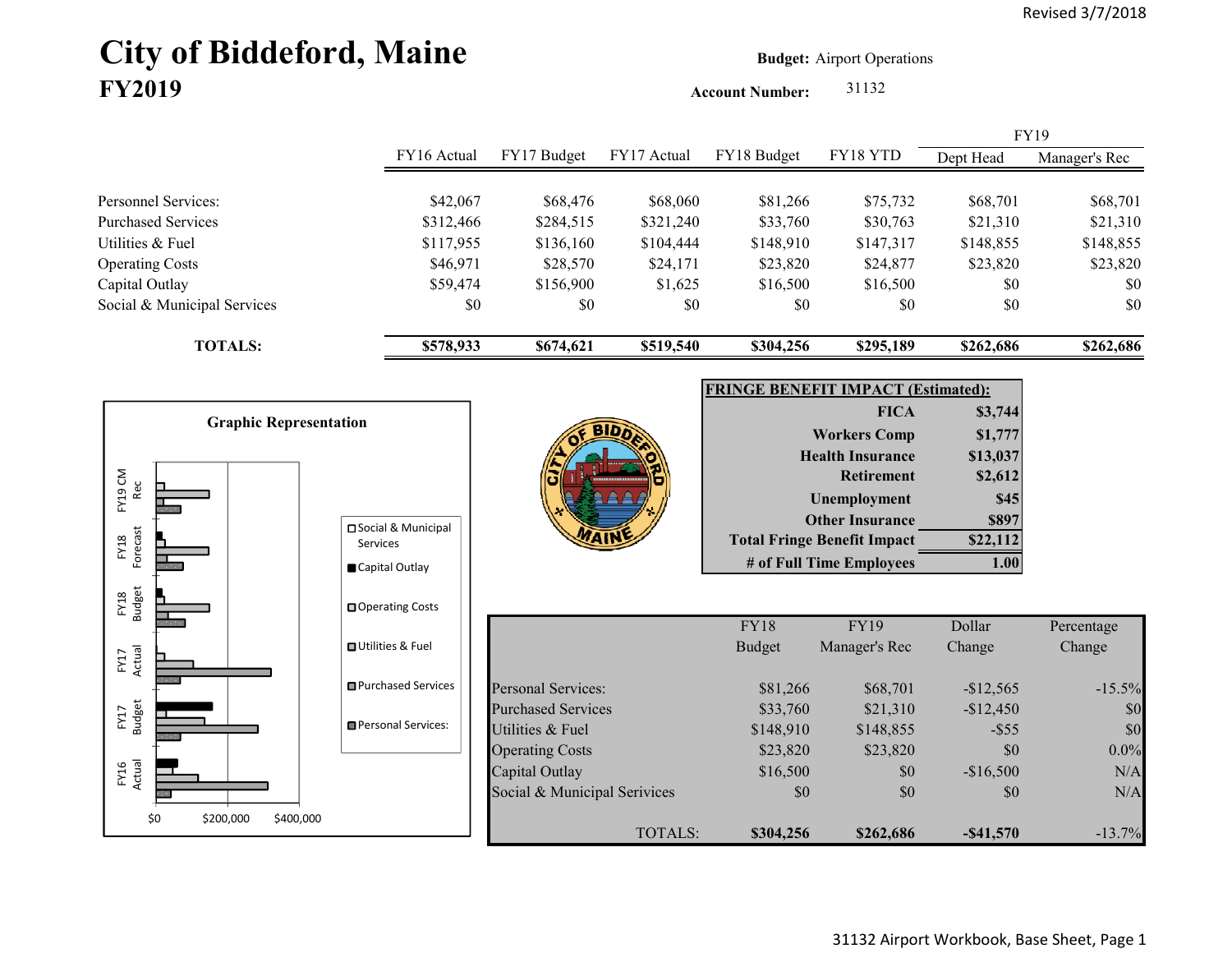#### Personnel Services

| Account                   |                                     | <b>FY16</b> | <b>FY17</b>   | <b>FY17</b> | <b>FY18</b>   | <b>FY18</b>  | <b>FY19</b> |           |
|---------------------------|-------------------------------------|-------------|---------------|-------------|---------------|--------------|-------------|-----------|
| Number                    | Description                         | Actual      | <b>Budget</b> | Actual      | <b>Budget</b> | YTD 02/28/18 | Dept Head   | Mgr's Rec |
|                           |                                     |             |               |             |               |              |             |           |
|                           | 60101 Dept Manager Salary Exp       | \$9,112     | \$36,587      | \$37,555    | \$41,643      | \$26,688     | \$41,217    | \$41,217  |
|                           | 60105 F-T Employee Wage Exp         | \$19,848    | \$0           | \$0         | \$0           | \$0          | \$0         | \$0       |
|                           | 60106 P-T Employee Wage Exp         | \$1,226     | \$2,500       | \$2,344     | \$2,800       | \$1,665      | \$2,800     | \$2,800   |
|                           | 60111 Overtime Wage Expense         | \$864       | \$2,055       | \$2,088     | \$2,340       | \$2,254      | \$2,316     | \$2,316   |
|                           | 60129 Insurance Buyout Pay          | \$500       | \$0           | \$0         | \$0           | \$0          | \$0         | \$0       |
|                           | 60201 FICA/Medicare-ER Share Exp    | \$2,413     | \$3,486       | \$2,965     | \$3,882       | \$1,964      | \$3,744     | \$3,744   |
|                           | 60203 457 Plan-Employer Share Exp   | \$1,230     | \$2,437       | \$2,212     | \$3,958       | \$1,341      | \$2,612     | \$2,612   |
|                           | 60210 HPHC Ins Employer Share Ex    | \$4,796     | \$18,170      | \$19,353    | \$23,256      | \$7,400      | \$13,037    | \$13,037  |
|                           | 60212 S-T Disability ER Share Exp   | \$21        | \$111         | \$27        | \$111         | \$57         | \$117       | \$117     |
|                           | 60216 Delta Dental ER Share         | $\$0$       | \$0           | \$0         | $\$0$         | \$0          | \$0         | \$0       |
|                           | 60217 RHSA Plan ER Share            | $\$0$       | \$780         | \$9         | \$780         | \$75         | \$780       | \$780     |
|                           | 60230 Clothing/Uniforms Expense     | \$99        | \$350         | \$256       | \$150         | \$84         | \$150       | \$150     |
|                           | 60252 Travel/Mileage Expense        | \$461       | \$500         | \$86        | \$150         | \$262        | \$150       | \$150     |
|                           | 60370 Workers Comp Insurance Exp    | \$1,498     | \$1,500       | \$1,165     | \$2,196       | \$343        | \$1,777     | \$1,777   |
| Totals                    |                                     | \$42,067    | \$68,476      | \$68,060    | \$81,266      | \$75,732     | \$68,701    | \$68,701  |
| <b>Purchased Services</b> |                                     |             |               |             |               |              |             |           |
| Account                   |                                     | <b>FY16</b> | <b>FY17</b>   | <b>FY17</b> | <b>FY18</b>   | <b>FY18</b>  | <b>FY19</b> |           |
| Number                    | Description                         | Actual      | <b>Budget</b> | Actual      | <b>Budget</b> | YTD 02/28/18 | Dept Head   | Mgr's Rec |
|                           |                                     |             |               |             |               |              |             |           |
|                           | 60306 Other Prof/Consult Srvs Exp   | \$301,678   | \$273,500     | \$311,915   | \$22,000      | \$226,964    | \$11,250    | \$11,250  |
|                           | 60310 Service Contracts Expense     | \$2,832     | \$1,500       | \$767       | \$1,500       | \$1,346      | \$1,500     | \$1,500   |
|                           | 60320 Advertising                   | $\$0$       | \$1,000       | \$708       | \$1,500       | \$304        | \$1,500     | \$1,500   |
|                           | 60331 Land/Building Lease Expense   | \$3,000     | \$3,000       | \$2,750     | \$3,000       | \$2,250      | \$3,000     | \$3,000   |
|                           | 60371 General Insurance Expense     | \$3,498     | \$4,000       | \$3,598     | \$4,200       | \$2,023      | \$2,500     | \$2,500   |
|                           | 60373 Building/Boiler Insurance Exp | \$1,458     | \$1,515       | \$1,502     | \$1,560       | \$1,545      | \$1,560     | \$1,560   |
| Totals                    |                                     | \$312,466   | \$284,515     | \$321,240   | \$33,760      | \$30,763     | \$21,310    | \$21,310  |
| Utilities & Fuel          |                                     |             |               |             |               |              |             |           |
| Account                   |                                     | <b>FY16</b> | <b>FY17</b>   | <b>FY17</b> | <b>FY18</b>   | <b>FY18</b>  | <b>FY19</b> |           |
| Number                    | Description                         | Actual      | Budget        | Actual      | <b>Budget</b> | YTD 02/28/18 | Dept Head   | Mgr's Rec |

31132 Airport Workbook, Base Sheet, Page 2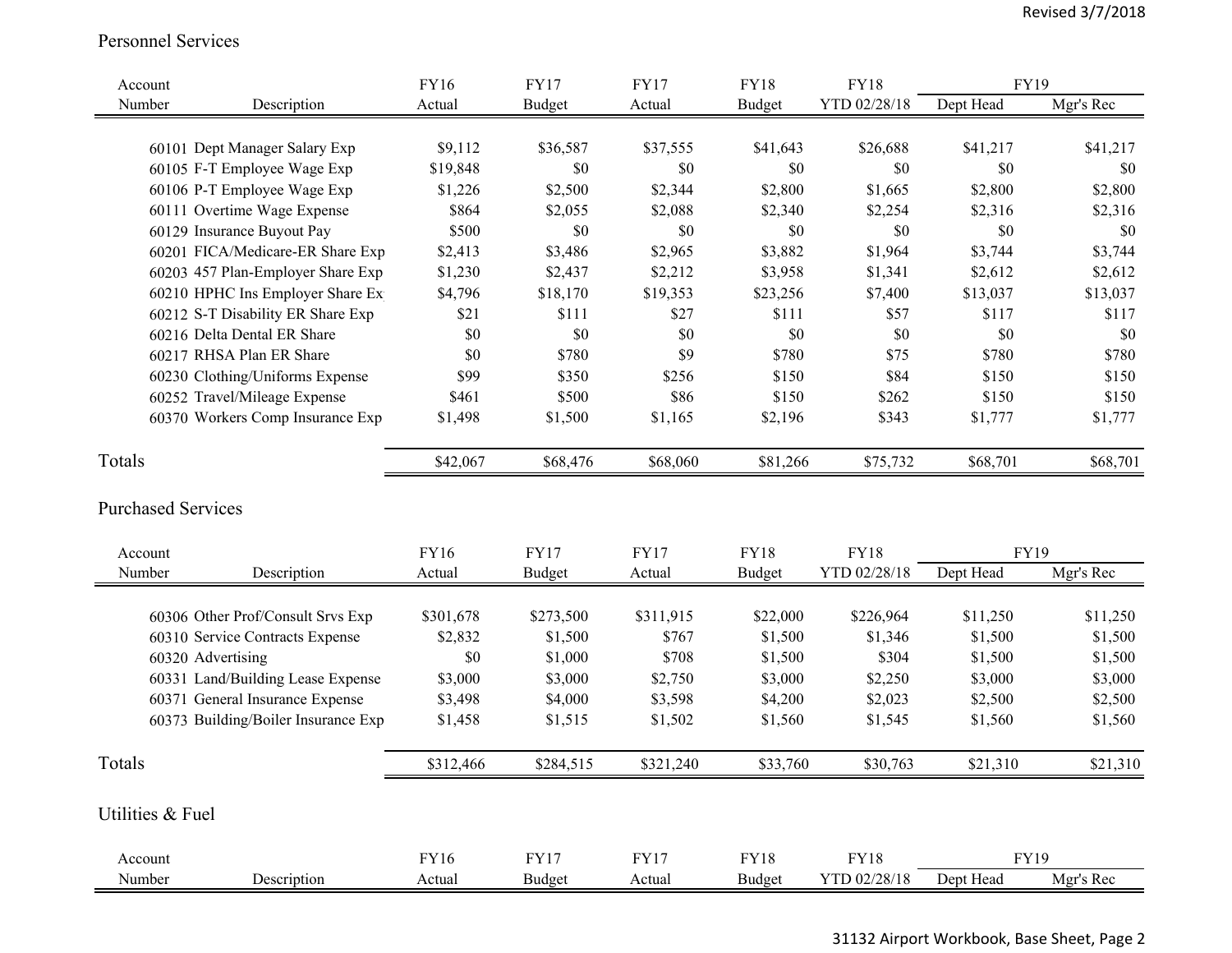|                                         |             |             |             |             |              |             | Revised 3/7/2018 |
|-----------------------------------------|-------------|-------------|-------------|-------------|--------------|-------------|------------------|
| 60400 Electricity Expense               | \$2,893     | \$4,000     | \$2,975     | \$3,000     | \$2,118      | \$3,000     | \$3,000          |
| 60401 Water Expense                     | \$151       | \$150       | \$177       | \$182       | \$96         | \$182       | \$182            |
| 60402 Phone/Celular/Paging Exp          | \$2,509     | \$2,600     | \$2,517     | \$2,640     | \$1,282      | \$2,640     | \$2,640          |
| 60404 Sewer User Fee Expense            | \$321       | \$350       | \$329       | \$350       | \$325        | \$350       | \$350            |
| 60405 Heating Fuel Expense              | \$2,783     | \$2,560     | \$3,683     | \$3,500     | \$2,181      | \$3,700     | \$3,700          |
| 60410 Diesel Fuel Expense               | \$634       | \$1,500     | \$889       | \$1,300     | \$599        | \$1,000     | \$1,000          |
| 60411 Gasoline Expense                  | \$108,665   | \$125,000   | \$93,873    | \$137,938   | \$70,631     | \$137,983   | \$137,983        |
| Totals                                  | \$117,955   | \$136,160   | \$104,444   | \$148,910   | \$147,317    | \$148,855   | \$148,855        |
| <b>Other Operating Costs</b><br>Account | <b>FY16</b> | <b>FY17</b> | <b>FY17</b> | <b>FY18</b> | <b>FY18</b>  | <b>FY19</b> |                  |
| Number<br>Description                   | Actual      | Budget      | Actual      | Budget      | YTD 02/28/18 | Dept Head   | Mgr's Rec        |
|                                         |             |             |             |             |              |             |                  |
|                                         |             |             |             |             |              |             |                  |
| 60450 Building Repair/Maint Exp         | \$33,005    | \$5,000     | \$5,364     | \$5,000     | \$1,051      | \$5,000     | \$5,000          |
| 60452 Operating Equip Repair Exp        | \$339       | \$750       | \$855       | \$750       | \$323        | \$750       | \$750            |
| 60453 Vehicle Repair/Tires/Oil Exp      | \$3,681     | \$3,000     | \$5,561     | \$3,200     | \$1,225      | \$3,200     | \$3,200          |
| 60454 Grounds Maint/Improve Exp         | \$715       | \$5,000     | \$1,952     | \$4,000     | \$5,358      | \$4,000     | \$4,000          |
| 60500 Admin/Office Supp/Eqt Non-C       | \$1,430     | \$2,200     | \$1,449     | \$1,450     | \$546        | \$1,450     | \$1,450          |
| 60501 Operating Supp/Eqt Non-Cap        | \$1,435     | \$1,250     | \$7,474     | \$1,500     | \$1,500      | \$1,500     | \$1,500          |
| 60754 Lease Principal Expense           | \$4,138     | \$4,265     | \$0         | \$4,396     | \$4,396      | \$4,531     | \$4,531          |
| 60755 Lease Interest Expense            | \$532       | \$405       | \$0         | \$274       | \$274        | \$139       | \$139            |
| 60797 Miscellaneous Expense             | \$496       | \$500       | \$316       | \$250       | \$464        | \$250       | \$250            |
| 60799 Transfer Out to Other Funds       | \$1,200     | \$6,200     | \$1,200     | \$3,000     | \$3,000      | \$3,000     | \$3,000          |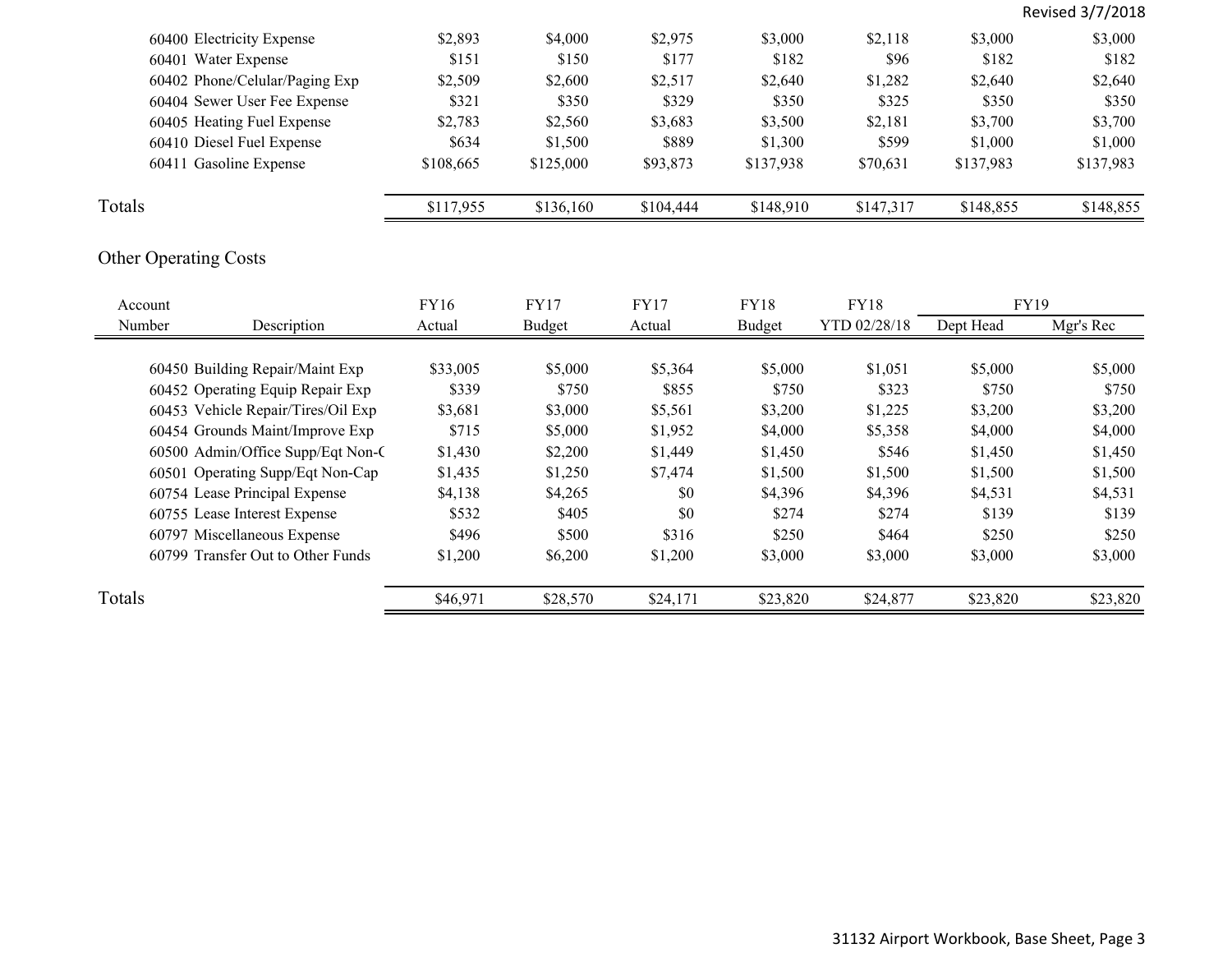#### DEPARTMENT PERSONAL SERVICES BUDGET WORKSHEET Fiscal Year 2019 BUDGET

| DEPARTMENT: |
|-------------|
|-------------|

 31132Airport Operations

|                                 |       |            | <b>YEAREND</b> |                  |                     |                |                  |
|---------------------------------|-------|------------|----------------|------------------|---------------------|----------------|------------------|
|                                 |       |            | ANNUALIZED     |                  | <b>CITY MANAGER</b> | <b>COUNCIL</b> |                  |
| <b>CLASSIFICATION</b>           | EMP#  | <b>FTE</b> | TOTAL          | <b>REQUESTED</b> | RECOMMEND.          | APPROP.        | <b>LAST NAME</b> |
| AIRPORT MANAGER/ATTENDANT       | 10712 | 0.00       | 41,059.20      | 41,217.12        | 41,217.12           |                | <b>REYNOLDS</b>  |
| AIRPORT P-T HELP                | 29    | $\sim$     | 2.789.27       | 2,800.00         | 2,800.00            |                |                  |
| <b>TOTAL BUDGETED POSITIONS</b> |       | 1.00       | 43.848.47      | 44.017.12        | 44,017.12           |                |                  |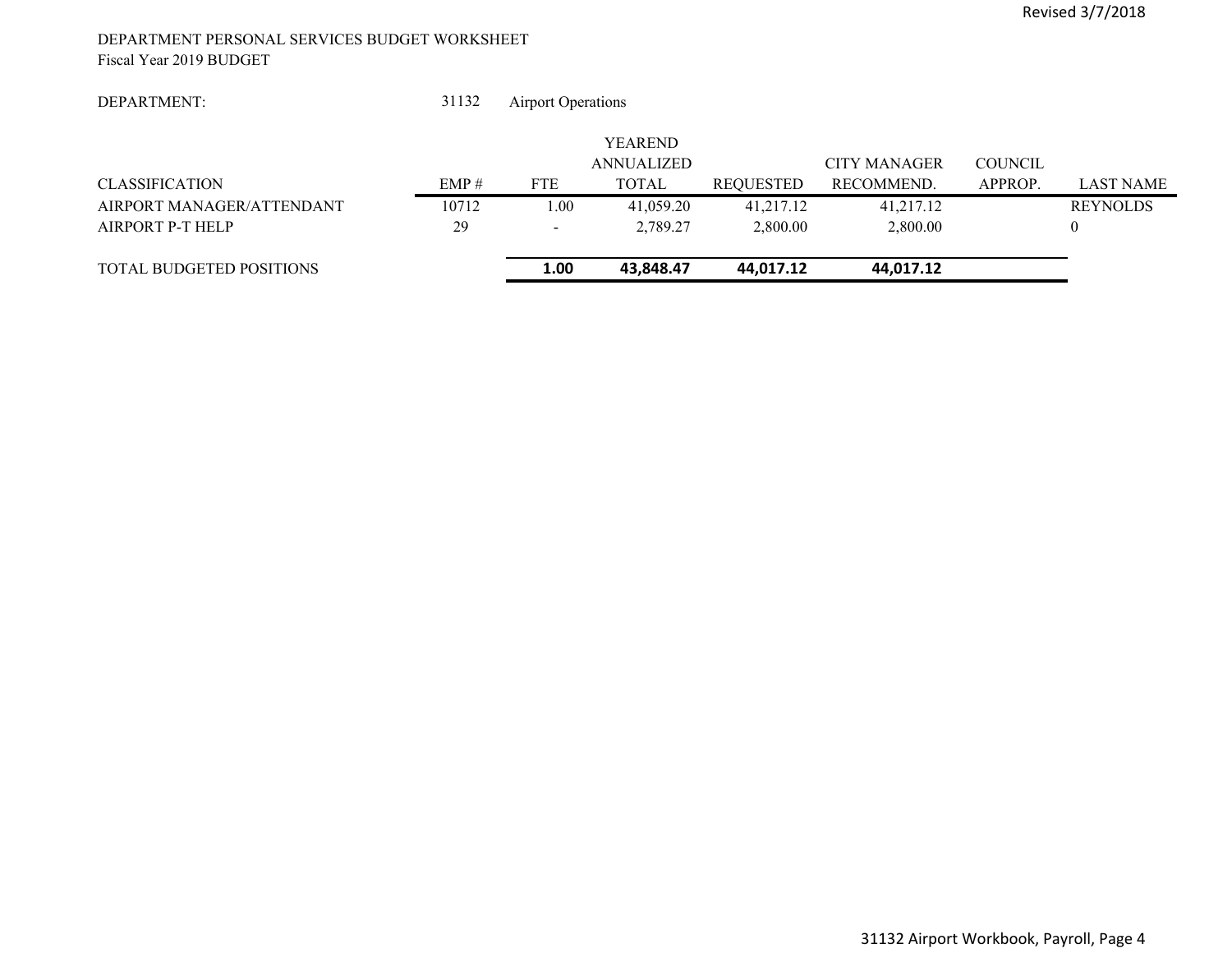

March 7, 2018 **Department:** Airport Operations

Account Title: Dept Manager Salary Exp

Department Number: 31132 31132 Account Number: 60101

| FY2016     | FY 2017       | FY 2017     | FY 2018       | FY 2018       |
|------------|---------------|-------------|---------------|---------------|
| Actual     | <b>Budget</b> | Actual      | <b>Budget</b> | Est. Expended |
| \$9,112.00 | \$36,587.00   | \$37,555.18 | \$41,643.00   | \$40,901.00   |

| FY-2019       | Department  | City Mgr       | Council | Increase   |
|---------------|-------------|----------------|---------|------------|
|               | Reauest     | Recommendation | Action  | (Decrease) |
| <b>Budget</b> | \$41,217.12 | \$41,217.12    |         | (\$425.88) |

**Support for Budget Request:** Provide justification for the budget request using as much detail as possible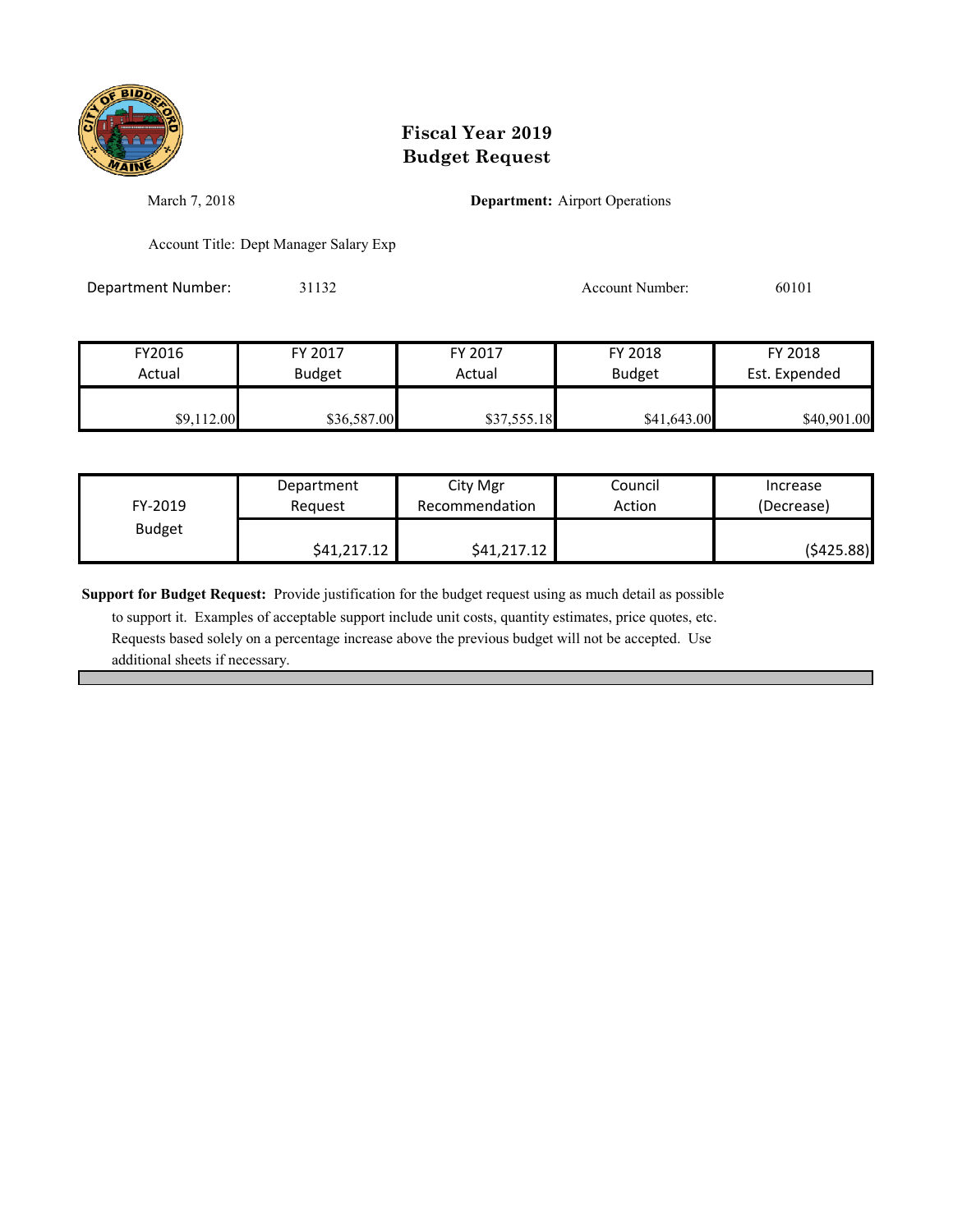

March 7, 2018 **Department:** Airport Operations

Account Title: F-T Employee Wage Exp

Department Number: 31132 31132 Account Number: 60105

| FY2016      | FY 2017       | FY 2017 | FY 2018       | FY 2018       |
|-------------|---------------|---------|---------------|---------------|
| Actual      | <b>Budget</b> | Actual  | <b>Budget</b> | Est. Expended |
|             |               |         |               |               |
| \$19,847.50 | \$0.00        | \$0.00  | \$0.00        | \$0.00        |

| FY-2019       | Department | City Mgr       | Council | Increase   |
|---------------|------------|----------------|---------|------------|
|               | Reauest    | Recommendation | Action  | (Decrease) |
| <b>Budget</b> | \$0.00     | \$0.00         |         | \$0.00     |

**Support for Budget Request:** Provide justification for the budget request using as much detail as possible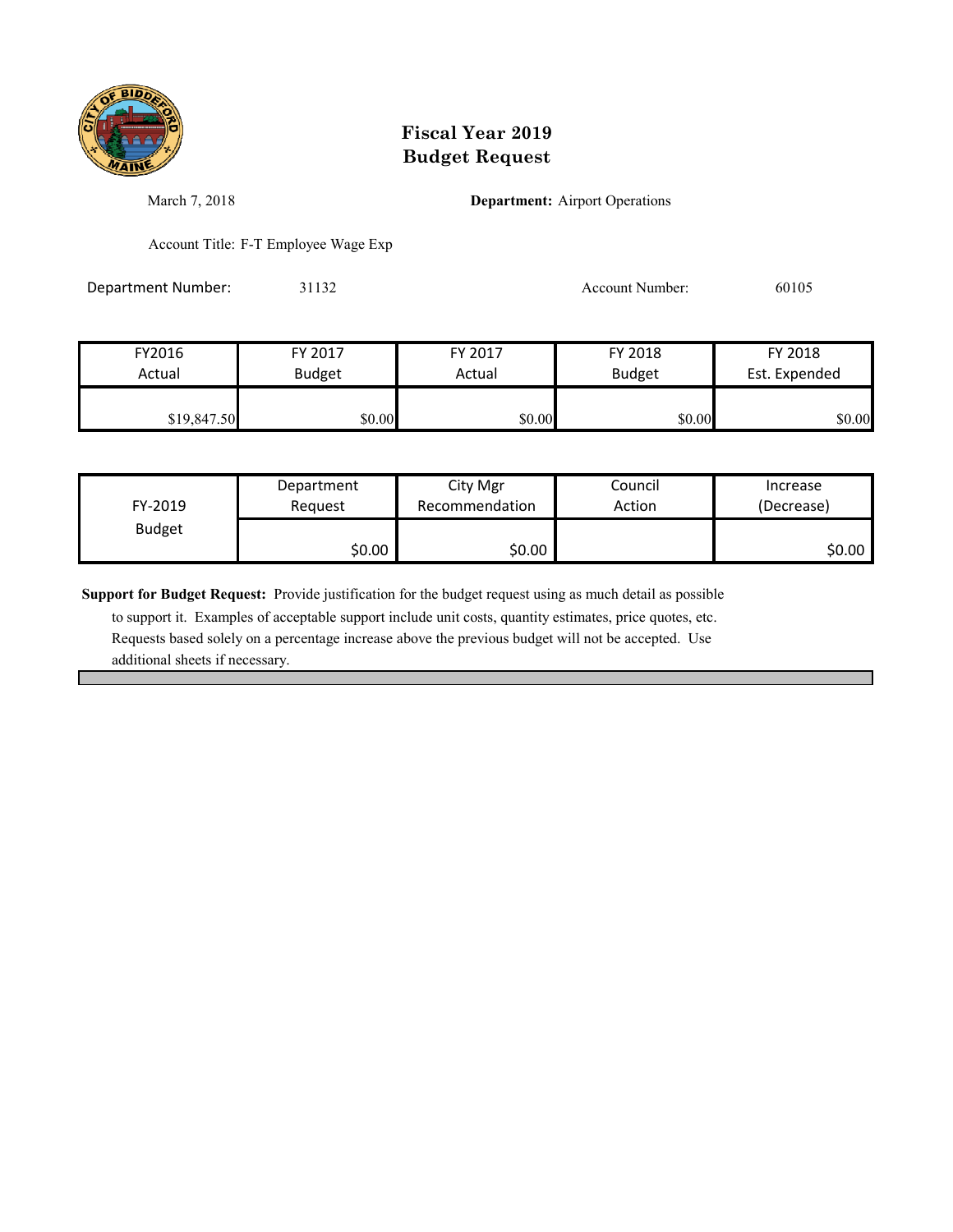

March 7, 2018 **Department:** Airport Operations

Account Title: P-T Employee Wage Exp

Department Number: 31132 31132 Account Number: 60106

| FY2016     | FY 2017       | FY 2017    | FY 2018       | FY 2018       |
|------------|---------------|------------|---------------|---------------|
| Actual     | <b>Budget</b> | Actual     | <b>Budget</b> | Est. Expended |
| \$1,226.21 | \$2,500.00    | \$2,344.00 | \$2,800.00    | \$2,500.00    |

| FY-2019       | Department | City Mgr       | Council | Increase   |
|---------------|------------|----------------|---------|------------|
|               | Reauest    | Recommendation | Action  | (Decrease) |
| <b>Budget</b> | \$2,800.00 | \$2,800.00     |         | \$0.00     |

**Support for Budget Request:** Provide justification for the budget request using as much detail as possible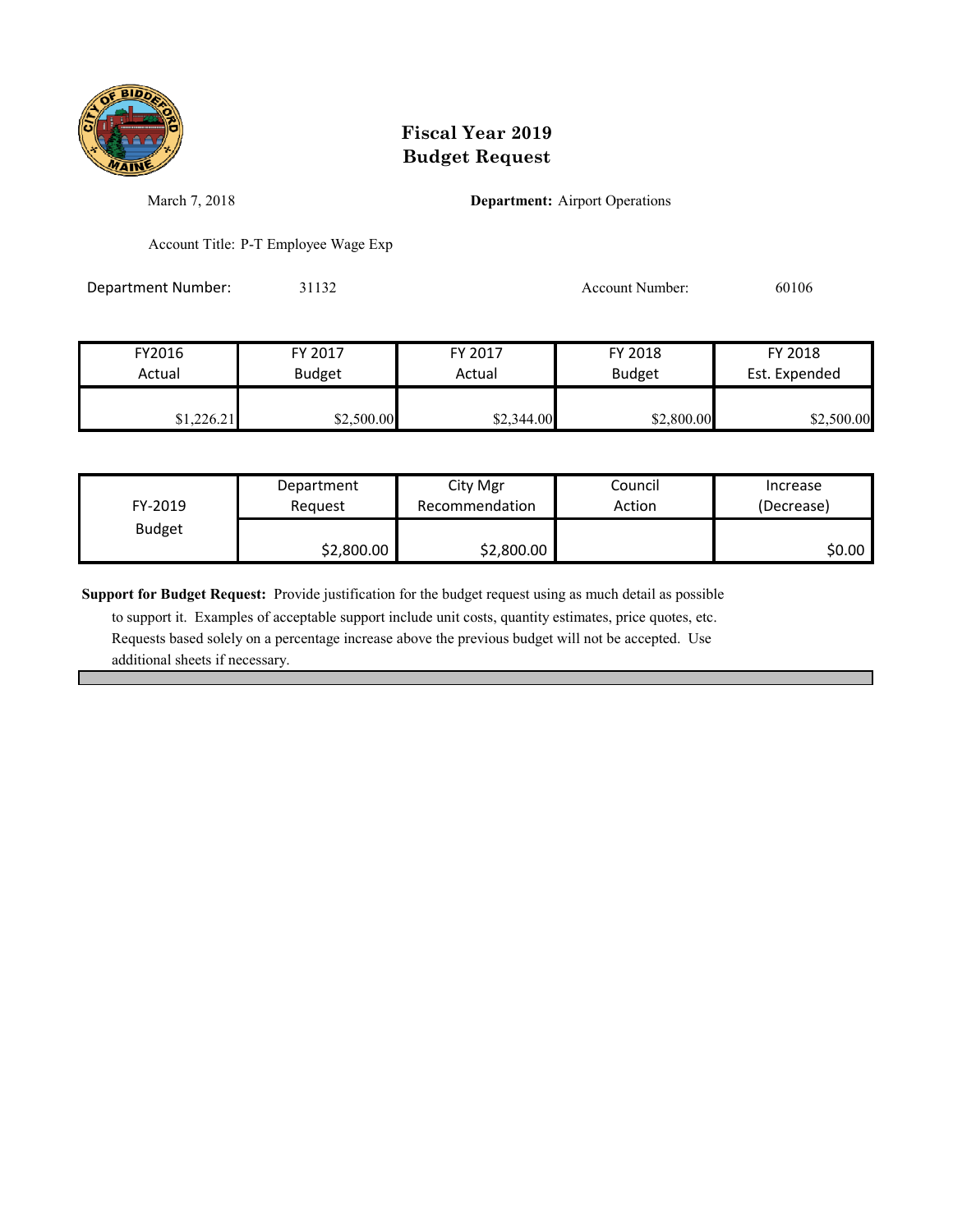

March 7, 2018 **Department:** Airport Operations

Account Title: Overtime Wage Expense

Department Number: 31132 31132 Account Number: 60111

| FY2016   | FY 2017       | FY 2017    | FY 2018       | FY 2018       |
|----------|---------------|------------|---------------|---------------|
| Actual   | <b>Budget</b> | Actual     | <b>Budget</b> | Est. Expended |
| \$863.91 | \$2,055.00    | \$2,088.30 | \$2,340.00    | \$2,320.00    |

| FY-2019       | Department | City Mgr       | Council | Increase   |
|---------------|------------|----------------|---------|------------|
|               | Reauest    | Recommendation | Action  | (Decrease) |
| <b>Budget</b> | \$2,316.40 | \$2,316.40     |         | (\$23.60)  |

**Support for Budget Request:** Provide justification for the budget request using as much detail as possible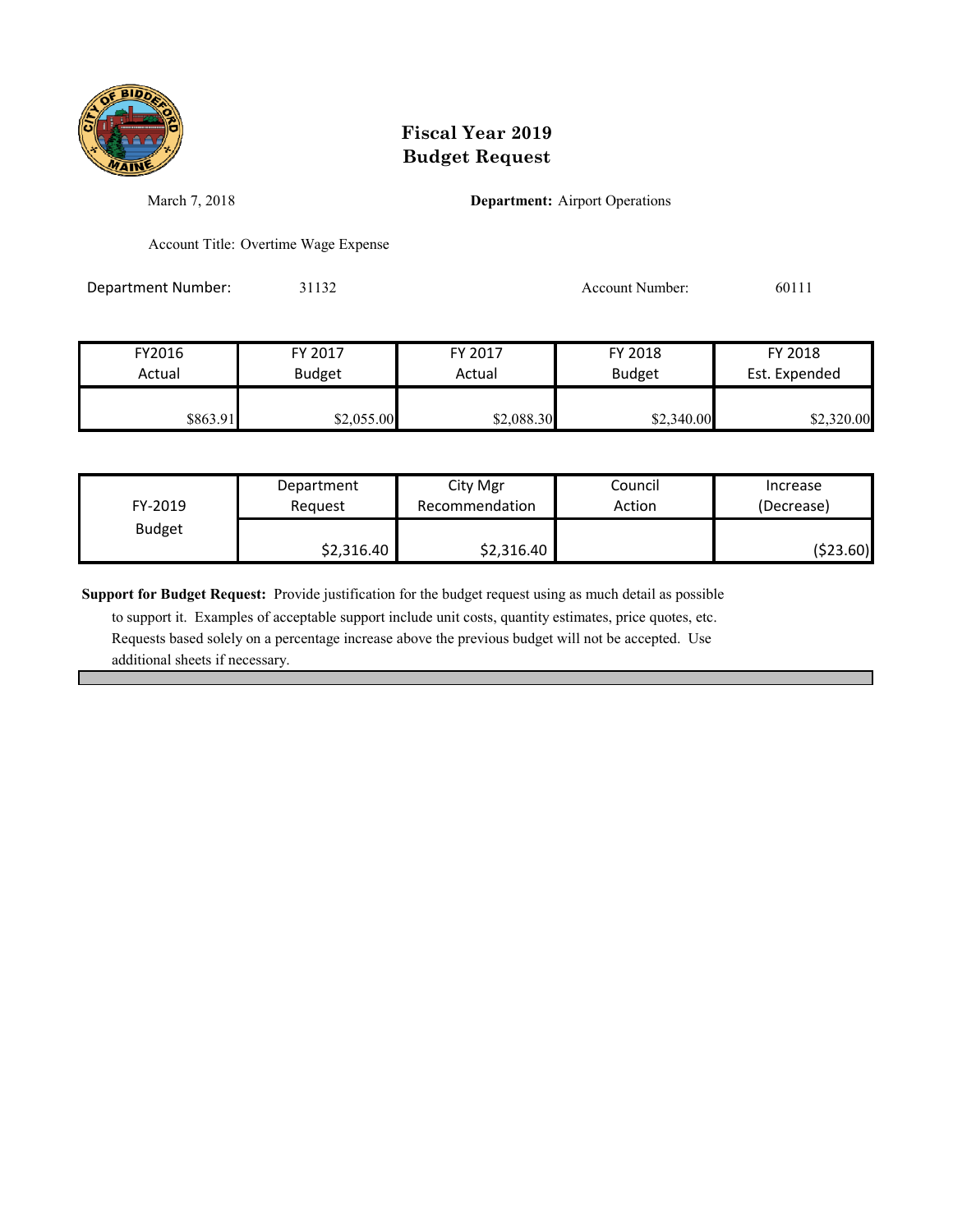

March 7, 2018 **Department:** Airport Operations

Account Title: FICA/Medicare-ER Share Exp

Department Number: 31132 31132 Account Number: 60201

| FY2016     | FY 2017       | FY 2017    | FY 2018       | FY 2018       |
|------------|---------------|------------|---------------|---------------|
| Actual     | <b>Budget</b> | Actual     | <b>Budget</b> | Est. Expended |
| \$2,413.05 | \$3,486.00    | \$2,964.76 | \$3,882.00    | \$3,744.00    |

| FY-2019       | Department | City Mgr       | Council | Increase   |
|---------------|------------|----------------|---------|------------|
|               | Reauest    | Recommendation | Action  | (Decrease) |
| <b>Budget</b> | \$3,744.33 | \$3,744.33     |         | (\$137.67) |

**Support for Budget Request:** Provide justification for the budget request using as much detail as possible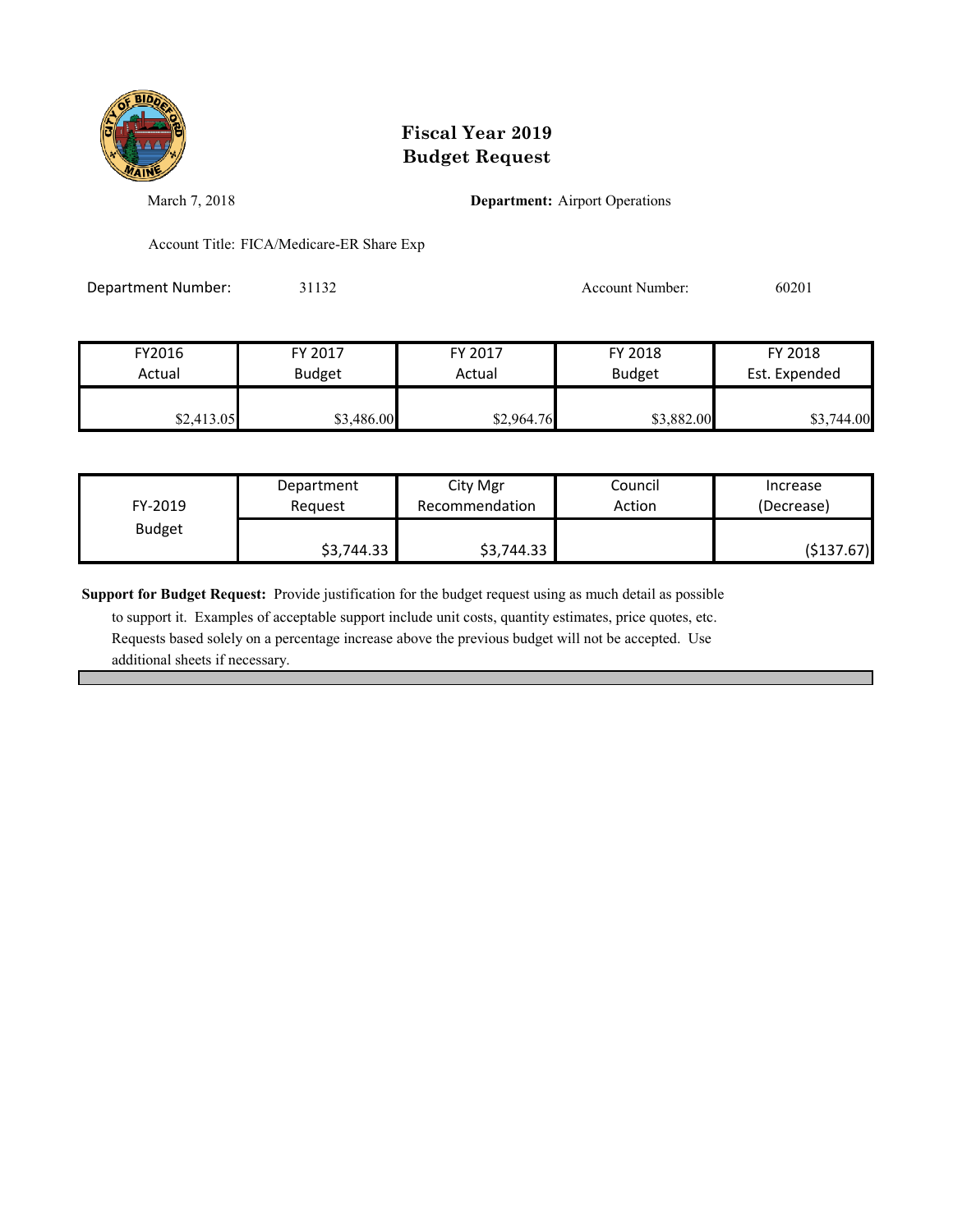

March 7, 2018 **Department:** Airport Operations

Account Title: 457 Plan-Employer Share Exp

Department Number: 31132 31132 Account Number: 60203

| FY2016     | FY 2017       | FY 2017    | FY 2018       | FY 2018       |
|------------|---------------|------------|---------------|---------------|
| Actual     | <b>Budget</b> | Actual     | <b>Budget</b> | Est. Expended |
|            |               |            |               |               |
| \$1,229.65 | \$2,437.00    | \$2,212.30 | \$3,958.00    | \$2,612.00    |

| FY-2019       | Department | City Mgr       | Council | Increase      |
|---------------|------------|----------------|---------|---------------|
|               | Reauest    | Recommendation | Action  | (Decrease)    |
| <b>Budget</b> | \$2,612.01 | \$2,612.01     |         | ( \$1,345.99) |

**Support for Budget Request:** Provide justification for the budget request using as much detail as possible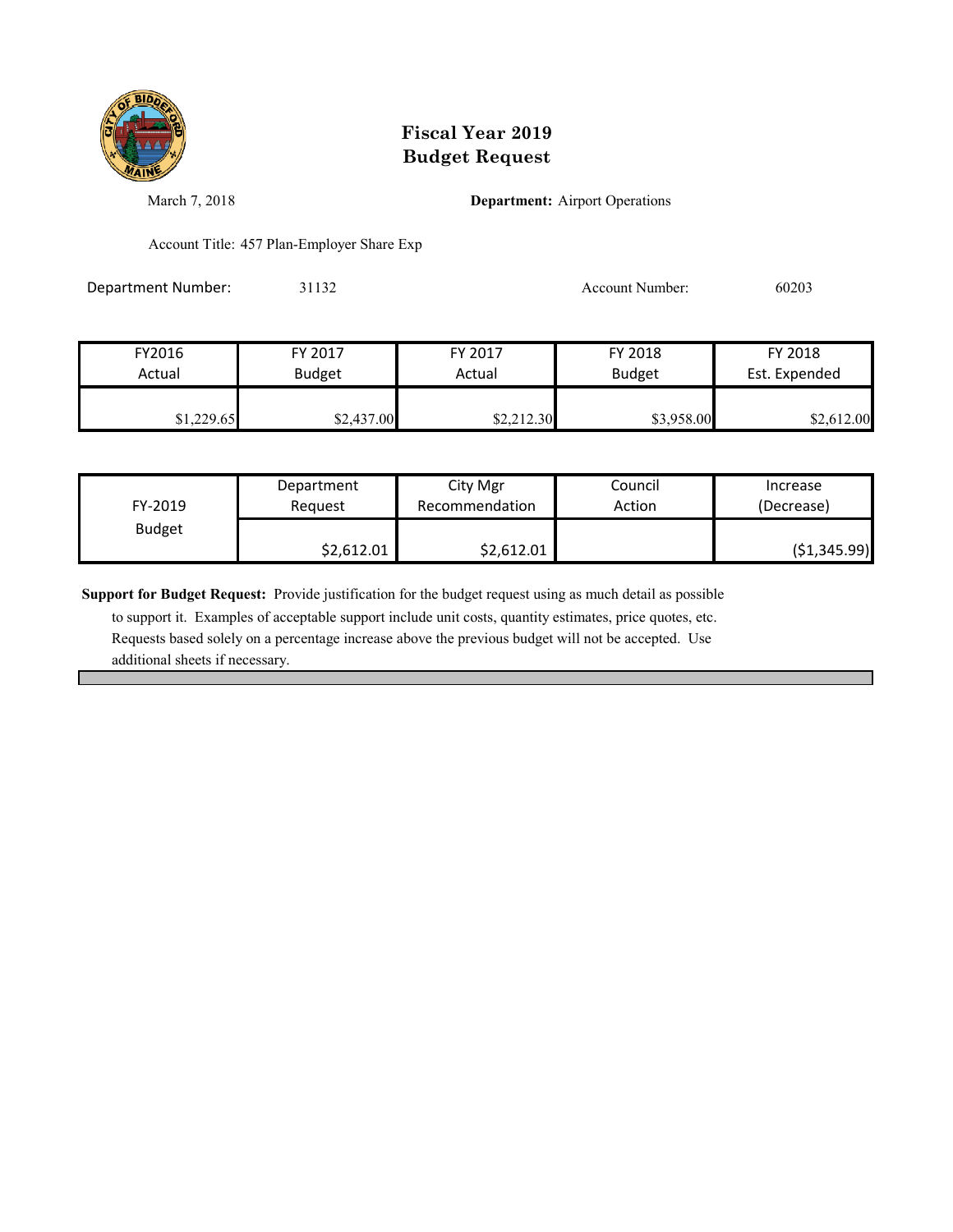

March 7, 2018 **Department:** Airport Operations

Account Title: HPHC Ins Employer Share Exp

Department Number: 31132 31132 Account Number: 60210

| FY2016     | FY 2017       | FY 2017     | FY 2018       | FY 2018       |
|------------|---------------|-------------|---------------|---------------|
| Actual     | <b>Budget</b> | Actual      | <b>Budget</b> | Est. Expended |
|            |               |             |               |               |
| \$4,795.60 | \$18,170.00   | \$19,352.57 | \$23,256.00   | \$20,334.00   |

| FY-2019       | Department  | City Mgr       | Council | Increase        |
|---------------|-------------|----------------|---------|-----------------|
|               | Reauest     | Recommendation | Action  | (Decrease)      |
| <b>Budget</b> | \$13,037.00 | \$13,037.00    |         | ( \$10, 219.00) |

**Support for Budget Request:** Provide justification for the budget request using as much detail as possible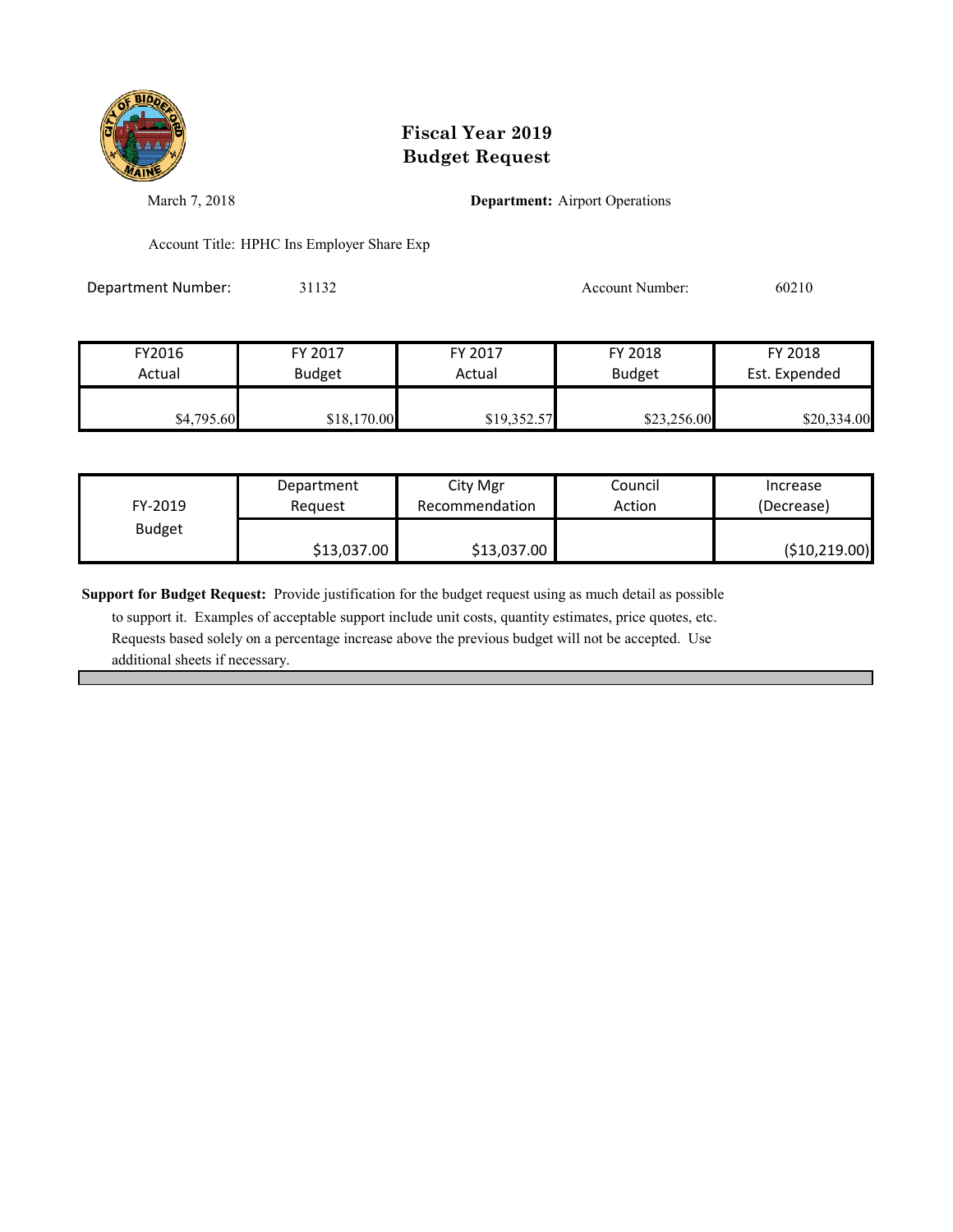

March 7, 2018 **Department:** Airport Operations

Account Title: S-T Disability ER Share Exp

Department Number: 31132 31132 Account Number: 60212

| FY2016  | FY 2017       | FY 2017 | FY 2018       | FY 2018       |
|---------|---------------|---------|---------------|---------------|
| Actual  | <b>Budget</b> | Actual  | <b>Budget</b> | Est. Expended |
|         |               |         |               |               |
| \$21.16 | \$111.00      | \$26.79 | \$111.00      | 11.00         |

| FY-2019       | Department | City Mgr       | Council | Increase   |
|---------------|------------|----------------|---------|------------|
|               | Request    | Recommendation | Action  | (Decrease) |
| <b>Budget</b> | \$117.00   | \$117.00       |         | \$6.00     |

**Support for Budget Request:** Provide justification for the budget request using as much detail as possible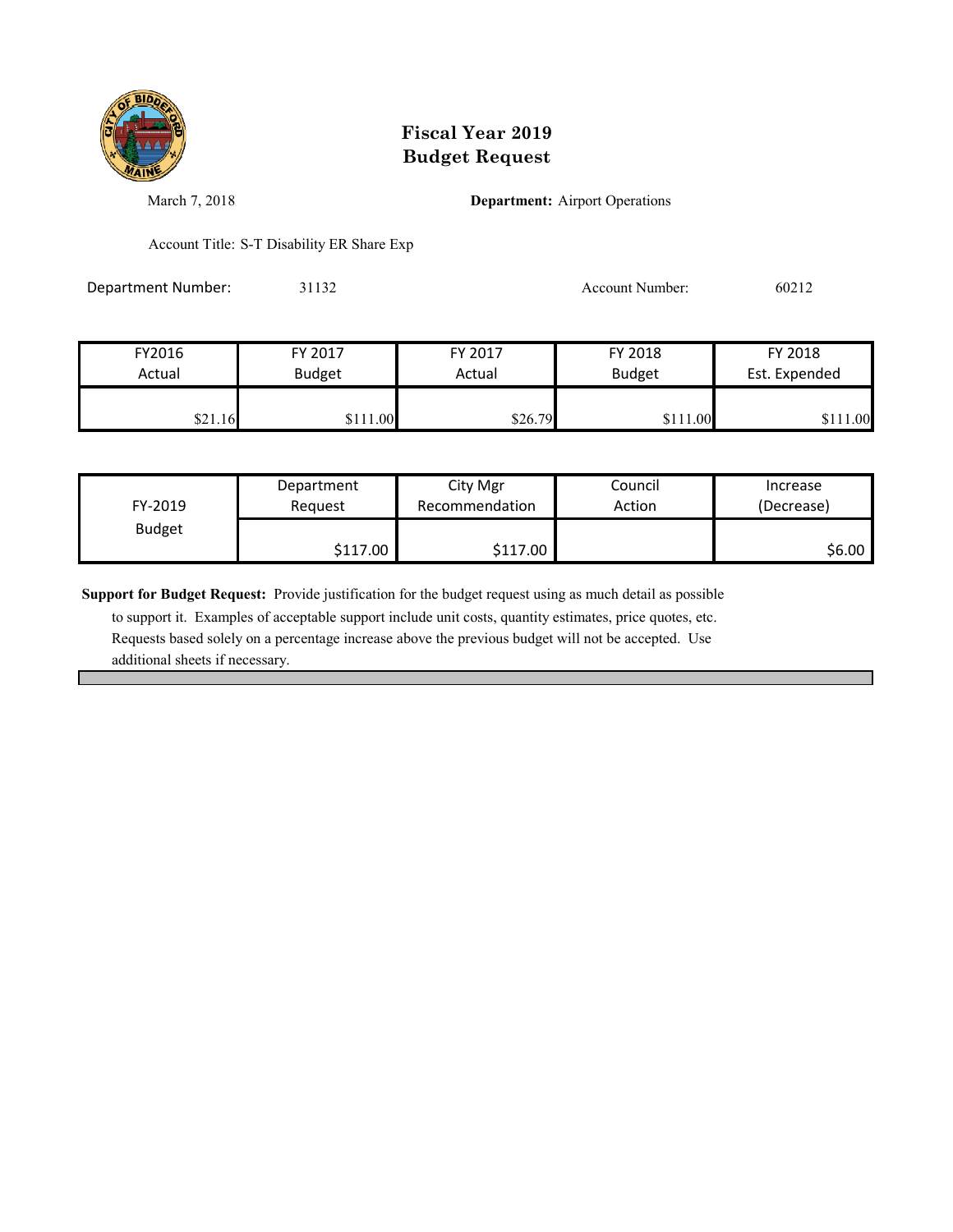

March 7, 2018 **Department:** Airport Operations

Account Title: RHSA Plan ER Share

Department Number: 31132 Account Number: 60217

| FY2016 | FY 2017       | FY 2017 | FY 2018       | FY 2018       |
|--------|---------------|---------|---------------|---------------|
| Actual | <b>Budget</b> | Actual  | <b>Budget</b> | Est. Expended |
| \$0.00 | \$780.00      | \$9.08  | \$780.00      | \$780.00      |

| FY-2019       | Department | City Mgr       | Council | Increase   |
|---------------|------------|----------------|---------|------------|
|               | Request    | Recommendation | Action  | (Decrease) |
| <b>Budget</b> | \$780.00   | \$780.00       |         | \$0.00     |

**Support for Budget Request:** Provide justification for the budget request using as much detail as possible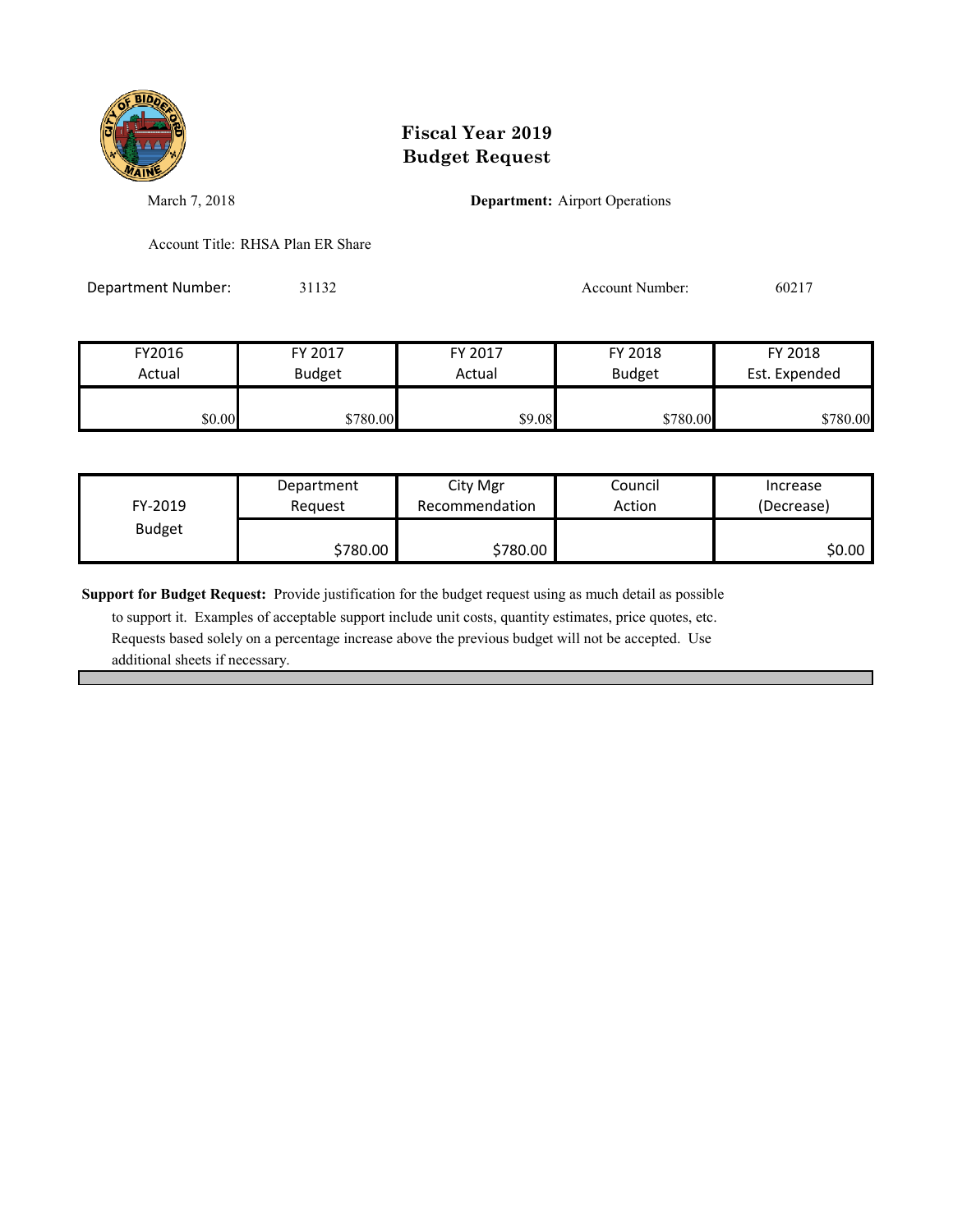

March 7, 2018 **Department:** Airport Operations

Account Title: Clothing/Uniforms Expense

Department Number: 31132 31132 Account Number: 60230

| FY2016  | FY 2017       | FY 2017  | FY 2018       | FY 2018       |
|---------|---------------|----------|---------------|---------------|
| Actual  | <b>Budget</b> | Actual   | <b>Budget</b> | Est. Expended |
|         |               |          |               |               |
| \$99.10 | \$350.00      | \$256.04 | \$150.00      | \$110.00      |

| FY-2019       | Department | City Mgr       | Council | Increase   |
|---------------|------------|----------------|---------|------------|
|               | Request    | Recommendation | Action  | (Decrease) |
| <b>Budget</b> | \$150.00   | \$150.00       |         | \$0.00     |

**Support for Budget Request:** Provide justification for the budget request using as much detail as possible

 to support it. Examples of acceptable support include unit costs, quantity estimates, price quotes, etc. Requests based solely on a percentage increase above the previous budget will not be accepted. Use additional sheets if necessary.

Cover the cost of work clothing for the airport manager.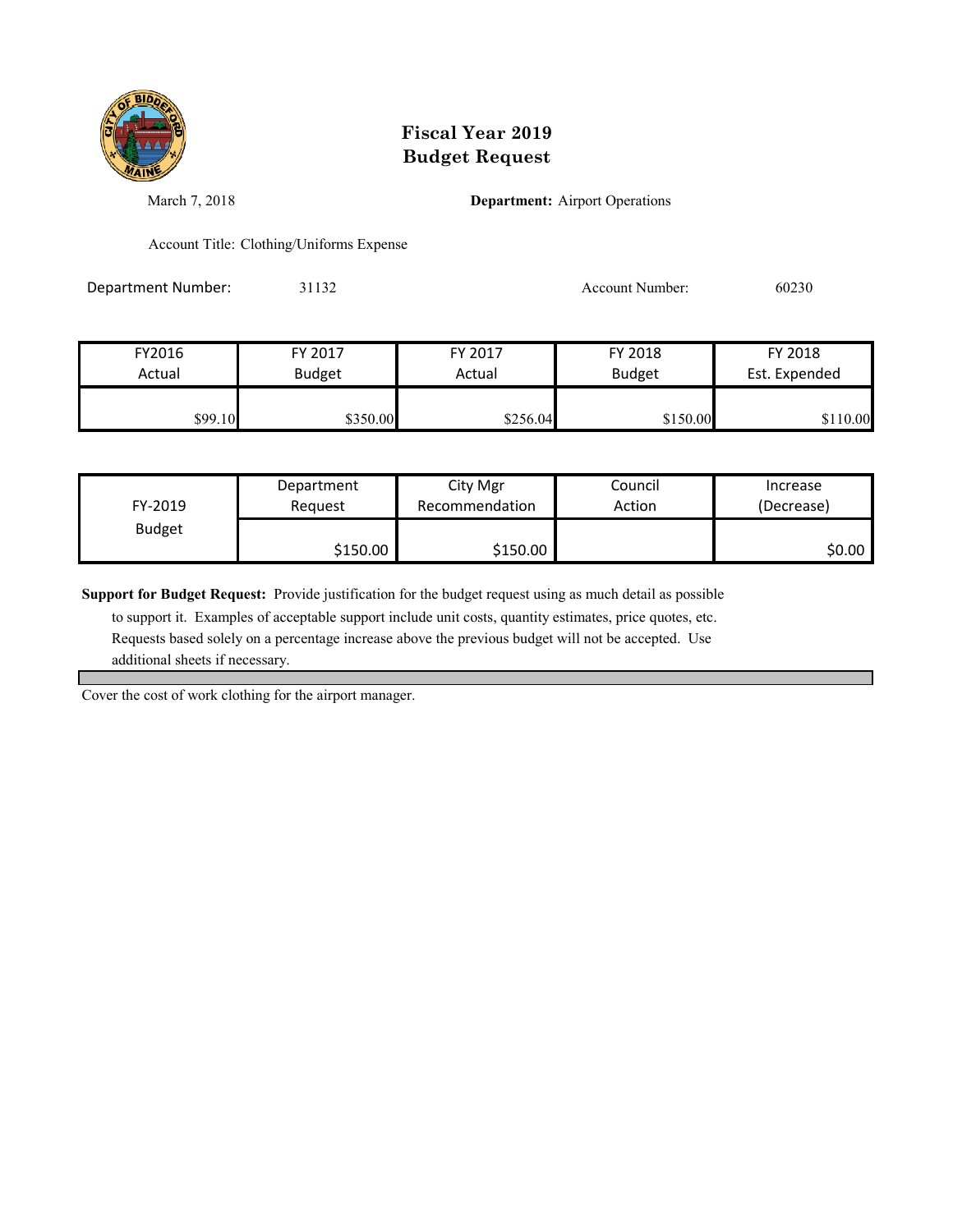

March 7, 2018 **Department:** Airport Operations

Account Title: Travel/Mileage Expense

Department Number: 31132 31132 Account Number: 60252

| FY2016   | FY 2017       | FY 2017 | FY 2018       | FY 2018       |
|----------|---------------|---------|---------------|---------------|
| Actual   | <b>Budget</b> | Actual  | <b>Budget</b> | Est. Expended |
|          |               |         |               |               |
| \$460.58 | \$500.00      | \$86.40 | \$150.00      | \$145.00      |

| FY-2019       | Department | City Mgr       | Council | Increase   |
|---------------|------------|----------------|---------|------------|
|               | Reauest    | Recommendation | Action  | (Decrease) |
| <b>Budget</b> | \$150.00   | \$150.00       |         | \$0.00     |

**Support for Budget Request:** Provide justification for the budget request using as much detail as possible

 to support it. Examples of acceptable support include unit costs, quantity estimates, price quotes, etc. Requests based solely on a percentage increase above the previous budget will not be accepted. Use additional sheets if necessary.

Mileage reimburcement for airport managers use of vehicle.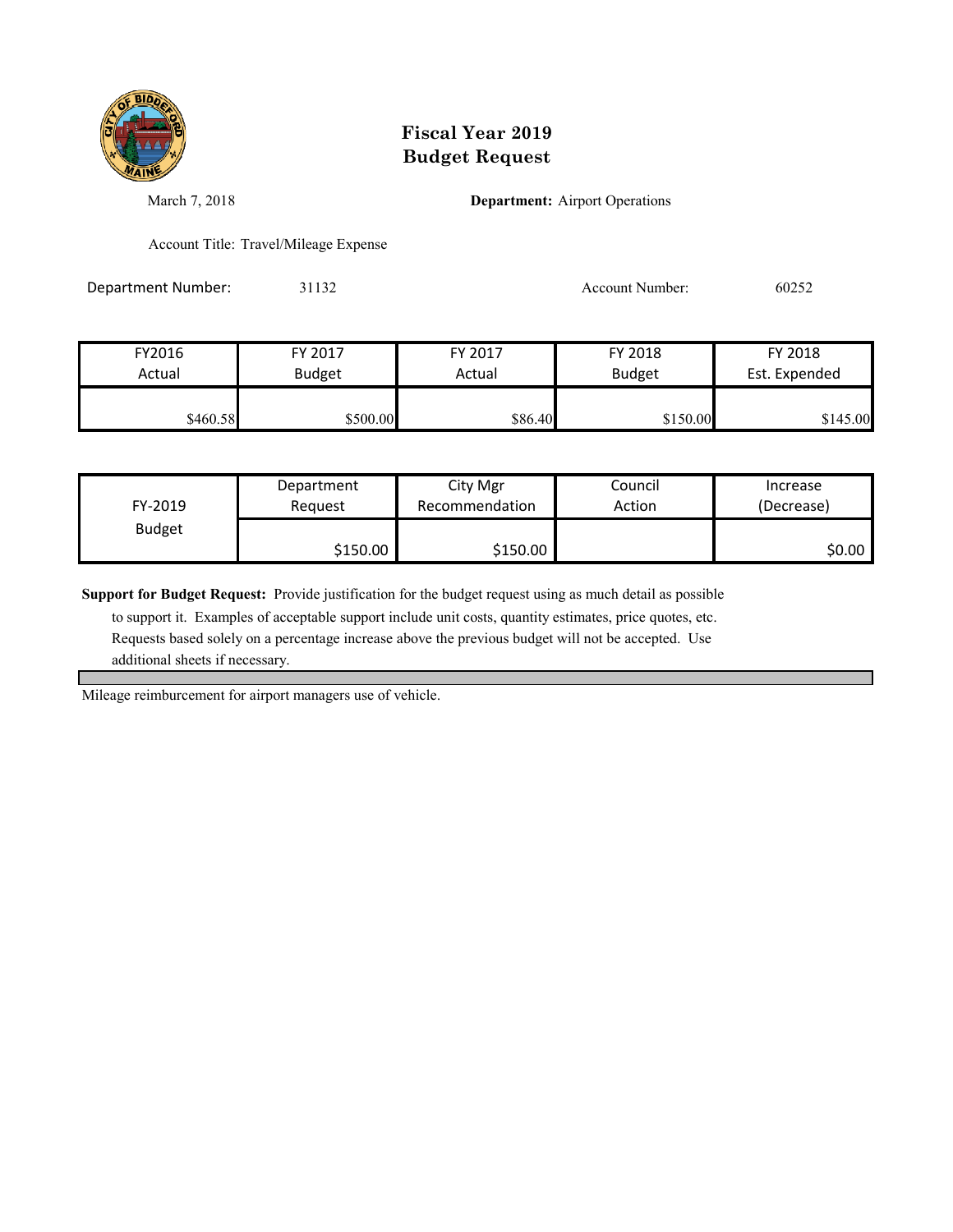

March 7, 2018 **Department:** Airport Operations

Account Title: Other Prof/Consult Srvs Exp

Department Number: 31132 Account Number: 60306

FY2016 FY 2017 FY 2017 FY 2018 FY 2018 Actual Budget **Actual Budget** Actual Budget Est. Expended  $$301,677.94$   $$273,500.00$   $$311,915.03$   $$22,000.00$   $$22,000.00$ 

| FY-2019       | Department  | City Mgr       | Council | Increase      |
|---------------|-------------|----------------|---------|---------------|
|               | Reauest     | Recommendation | Action  | (Decrease)    |
| <b>Budget</b> | \$11,250.00 | \$11,250.00    |         | (\$10,750.00) |

**Support for Budget Request:** Provide justification for the budget request using as much detail as possible

 to support it. Examples of acceptable support include unit costs, quantity estimates, price quotes, etc. Requests based solely on a percentage increase above the previous budget will not be accepted. Use additional sheets if necessary.

Covers the cost of 5% of \$225,000 consulting and permiting fees for the tree clearing and ., drainage and runway repaving .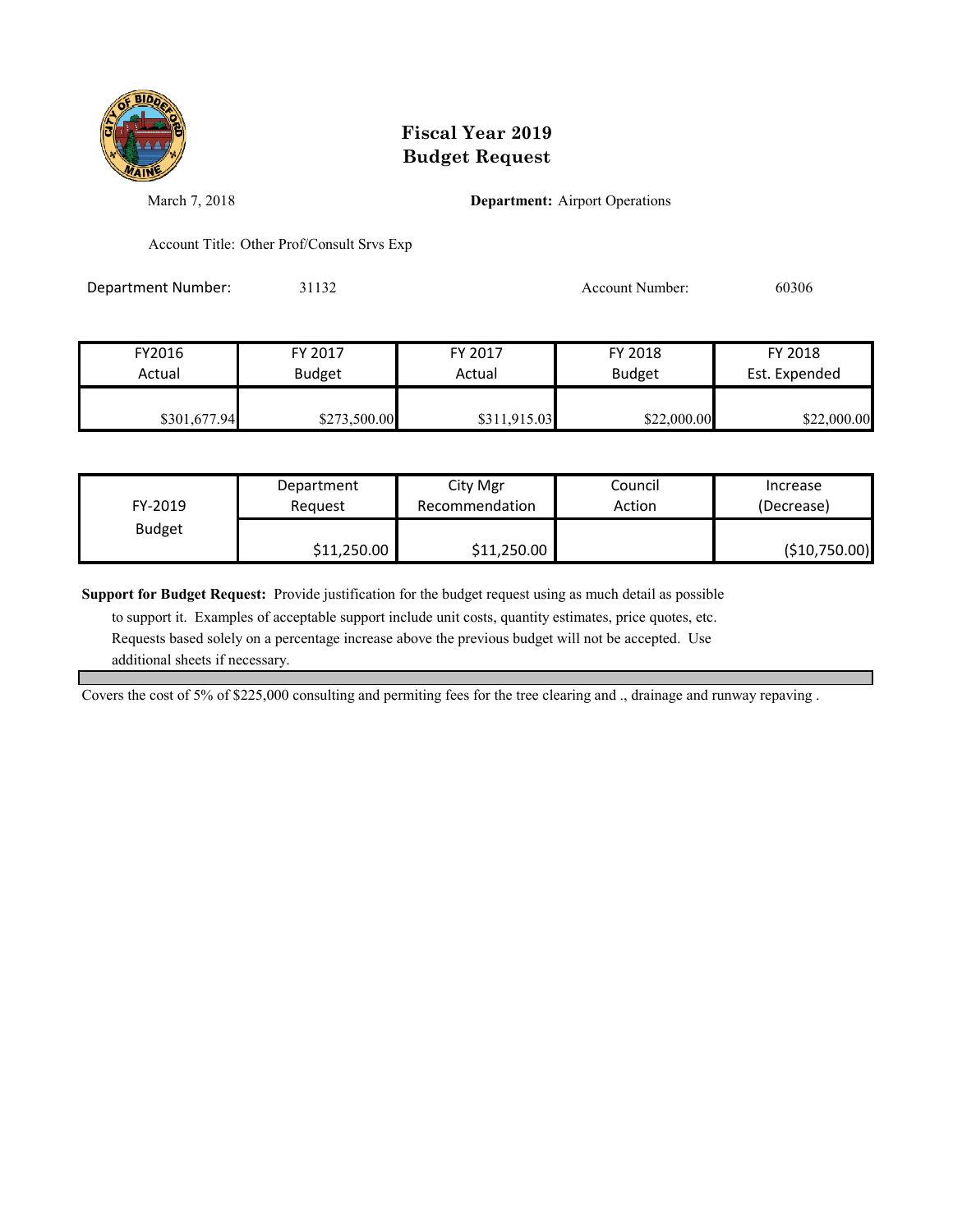

March 7, 2018 **Department:** Airport Operations

Account Title: Service Contracts Expense

Department Number: 31132 Account Number: 60310

| FY2016     | FY 2017       | FY 2017  | FY 2018       | FY 2018       |
|------------|---------------|----------|---------------|---------------|
| Actual     | <b>Budget</b> | Actual   | <b>Budget</b> | Est. Expended |
| \$2,832.45 | \$1,500.00    | \$766.56 | \$1,500.00    | \$1,295.00    |

| FY-2019       | Department | City Mgr       | Council | Increase   |
|---------------|------------|----------------|---------|------------|
|               | Request    | Recommendation | Action  | (Decrease) |
| <b>Budget</b> | \$1,500.00 | \$1,500.00     |         | \$0.00     |

**Support for Budget Request:** Provide justification for the budget request using as much detail as possible

 to support it. Examples of acceptable support include unit costs, quantity estimates, price quotes, etc. Requests based solely on a percentage increase above the previous budget will not be accepted. Use additional sheets if necessary.

Pine Tree Waste \$300.00

QTPOD (OnDemand Fueling) \$995.00 gold plan for credit card machines.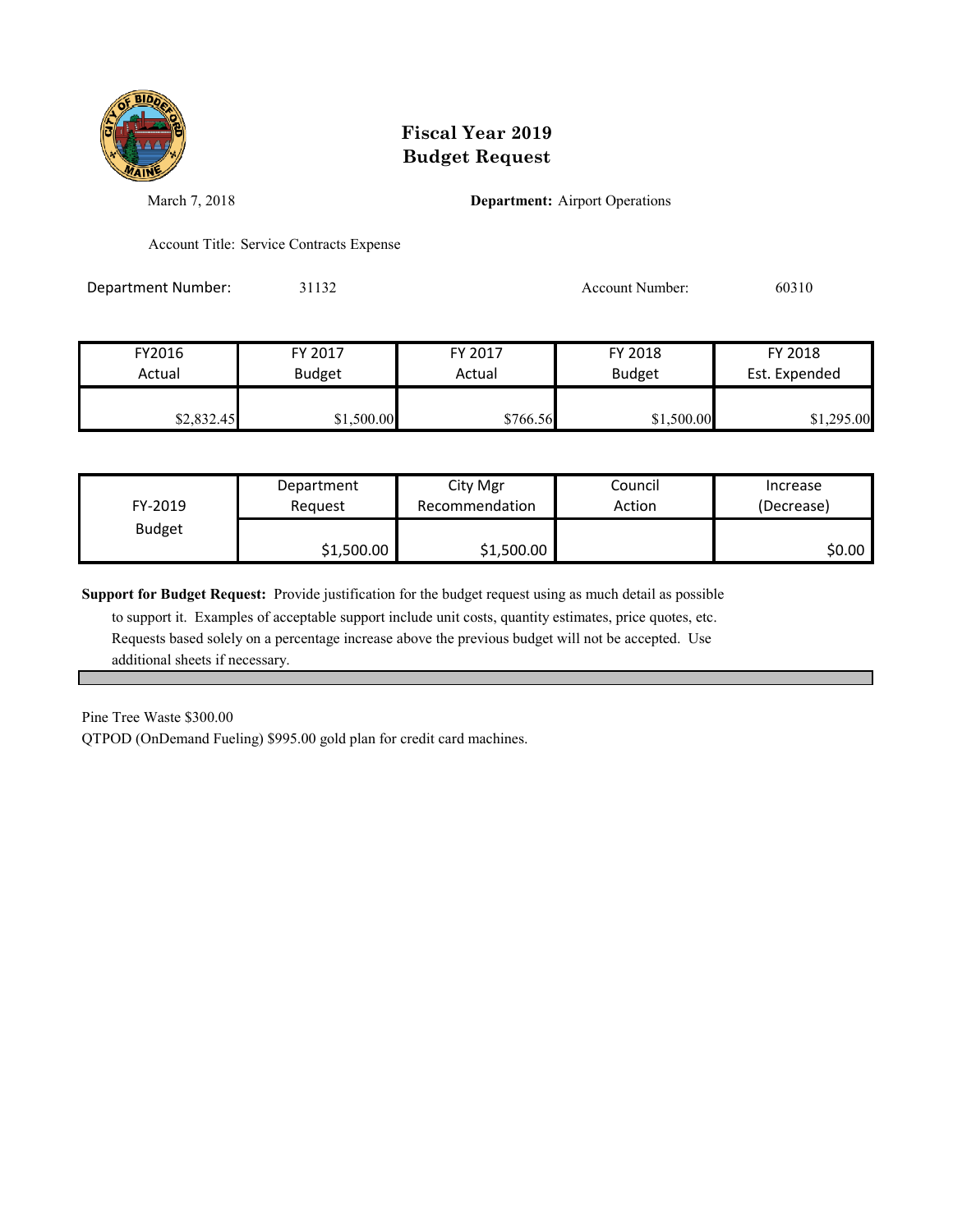

March 7, 2018 **Department:** Airport Operations

Account Title: Advertising

Department Number: 31132 Account Number: 60320

| FY2016 | FY 2017       | FY 2017  | FY 2018       | FY 2018       |
|--------|---------------|----------|---------------|---------------|
| Actual | <b>Budget</b> | Actual   | <b>Budget</b> | Est. Expended |
|        |               |          |               |               |
| \$0.00 | \$1,000.00    | \$708.00 | \$1,500.00    | \$900.00      |

| FY-2019       | Department | City Mgr       | Council | Increase   |
|---------------|------------|----------------|---------|------------|
|               | Reauest    | Recommendation | Action  | (Decrease) |
| <b>Budget</b> | \$1,500.00 | \$1,500.00     |         | \$0.00     |

**Support for Budget Request:** Provide justification for the budget request using as much detail as possible

 to support it. Examples of acceptable support include unit costs, quantity estimates, price quotes, etc. Requests based solely on a percentage increase above the previous budget will not be accepted. Use additional sheets if necessary.

cover the cost of advertizing in aviation magazines and print of broshures.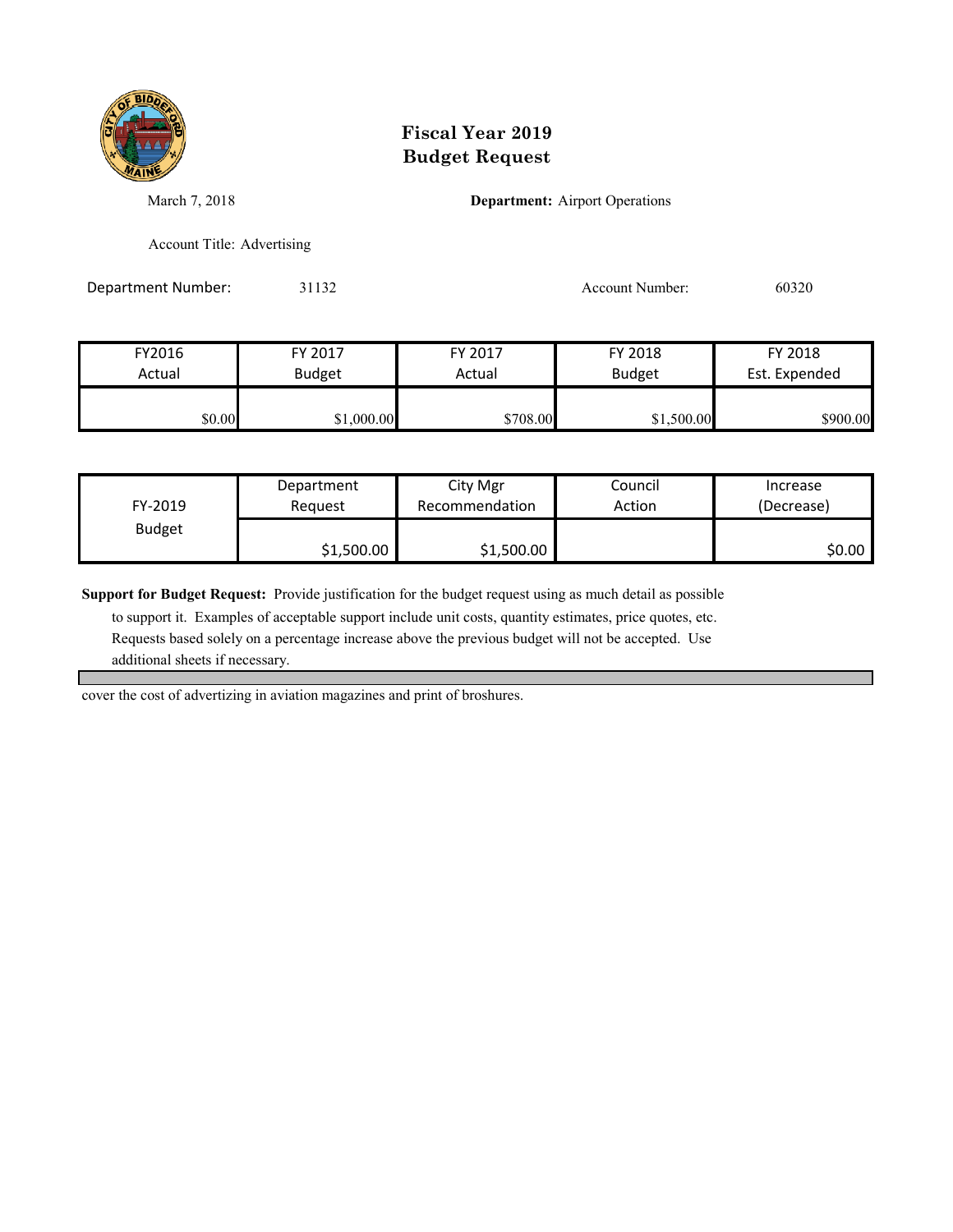

March 7, 2018 **Department:** Airport Operations

Account Title: Land/Building Lease Expense

Department Number: 31132 31132 Account Number: 60331

| FY2016     | FY 2017       | FY 2017    | FY 2018       | FY 2018       |
|------------|---------------|------------|---------------|---------------|
| Actual     | <b>Budget</b> | Actual     | <b>Budget</b> | Est. Expended |
| \$3,000.00 | \$3,000.00    | \$2,750.00 | \$3,000.00    | \$3,000.00    |

| FY-2019       | Department | City Mgr       | Council | Increase   |
|---------------|------------|----------------|---------|------------|
|               | Reauest    | Recommendation | Action  | (Decrease) |
| <b>Budget</b> | \$3,000.00 | \$3,000.00     |         | \$0.00     |

**Support for Budget Request:** Provide justification for the budget request using as much detail as possible

 to support it. Examples of acceptable support include unit costs, quantity estimates, price quotes, etc. Requests based solely on a percentage increase above the previous budget will not be accepted. Use additional sheets if necessary.

Cover the cost of renting hanger space to house the loader for snow removal at the airport.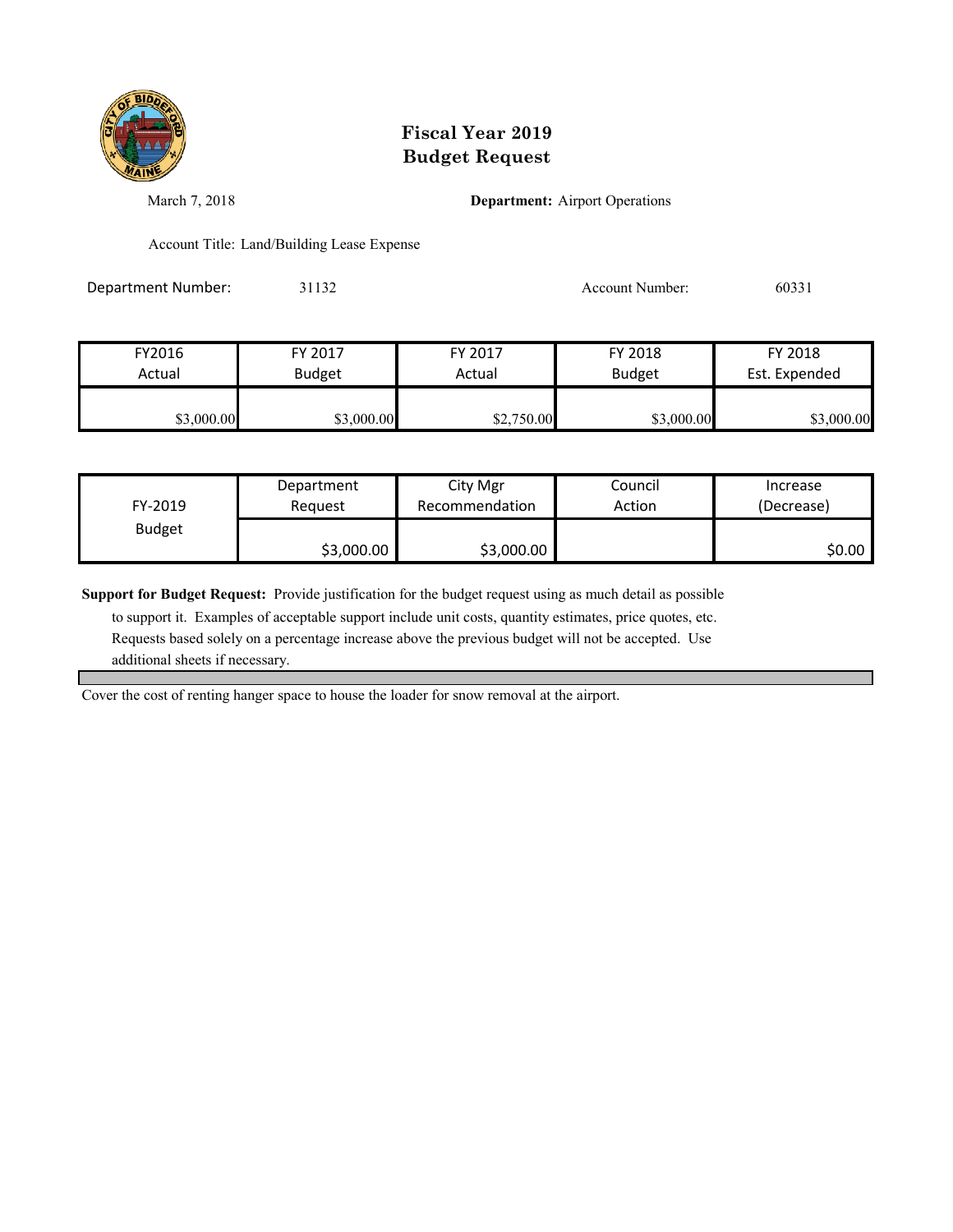

March 7, 2018 **Department:** Airport Operations

Account Title: Workers Comp Insurance Exp

Department Number: 31132 31132 Account Number: 60370

| FY2016     | FY 2017       | FY 2017    | FY 2018       | FY 2018       |
|------------|---------------|------------|---------------|---------------|
| Actual     | <b>Budget</b> | Actual     | <b>Budget</b> | Est. Expended |
|            |               |            |               |               |
| \$1,498.00 | \$1,500.00    | \$1,165.00 | \$2,196.00    | \$2,175.00    |

| FY-2019       | Department | City Mgr       | Council | Increase    |
|---------------|------------|----------------|---------|-------------|
|               | Request    | Recommendation | Action  | (Decrease)  |
| <b>Budget</b> | \$1,777.00 | \$1,777.00     |         | ( \$419.00) |

**Support for Budget Request:** Provide justification for the budget request using as much detail as possible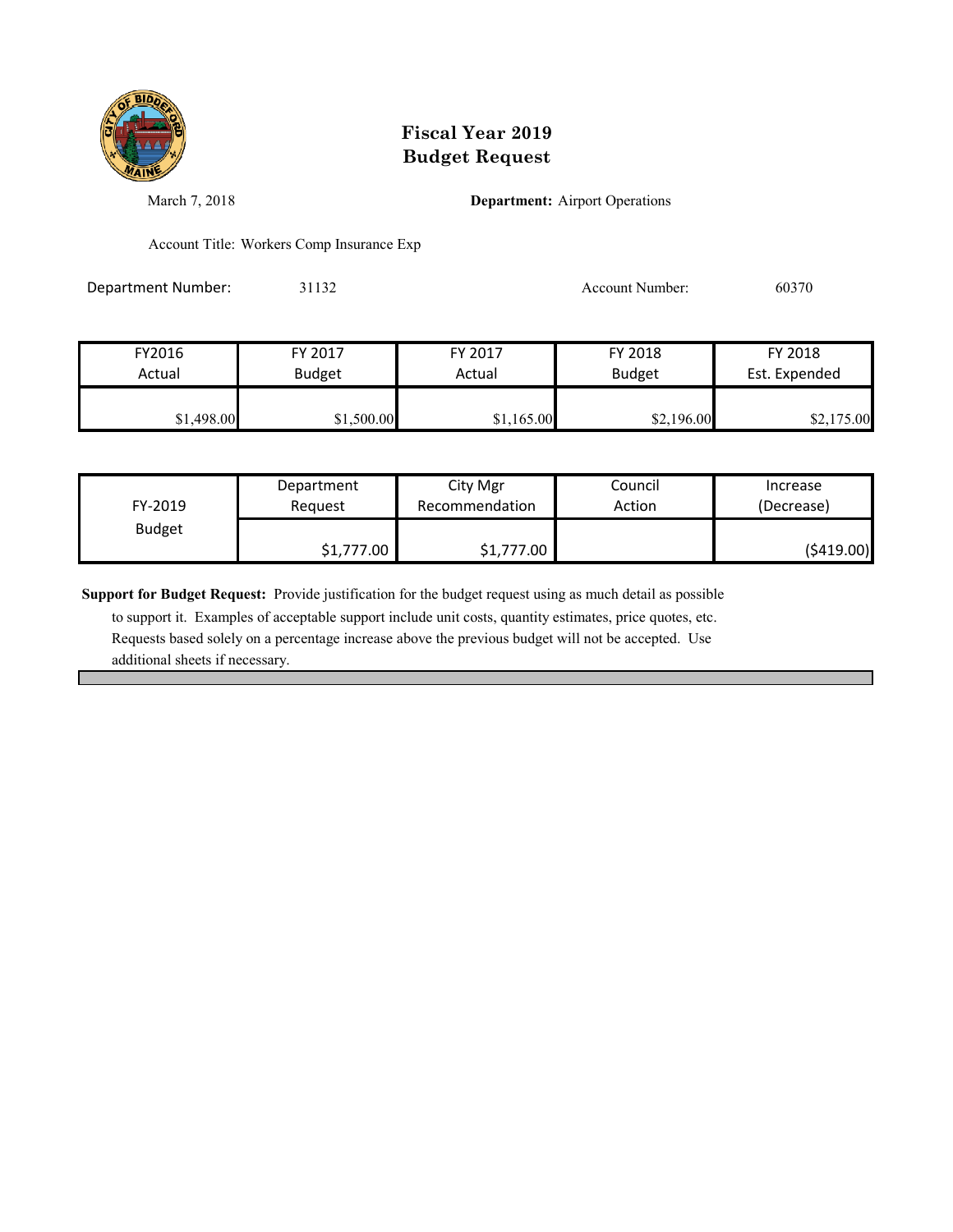

March 7, 2018 **Department:** Airport Operations

Account Title: General Insurance Expense

Department Number: 31132 Account Number: 60371

| FY2016     | FY 2017       | FY 2017    | FY 2018       | FY 2018       |
|------------|---------------|------------|---------------|---------------|
| Actual     | <b>Budget</b> | Actual     | <b>Budget</b> | Est. Expended |
|            |               |            |               |               |
| \$3,498.00 | \$4,000.00    | \$3,598.00 | \$4,200.00    | \$2,023.00    |

| FY-2019       | Department | City Mgr       | Council | Increase     |
|---------------|------------|----------------|---------|--------------|
|               | Reauest    | Recommendation | Action  | (Decrease)   |
| <b>Budget</b> | \$2,500.00 | \$2,500.00     |         | (\$1,700.00) |

**Support for Budget Request:** Provide justification for the budget request using as much detail as possible

 to support it. Examples of acceptable support include unit costs, quantity estimates, price quotes, etc. Requests based solely on a percentage increase above the previous budget will not be accepted. Use additional sheets if necessary.

We were able to find a new insurance carrier who was able to provide us a better rate for the same coverage.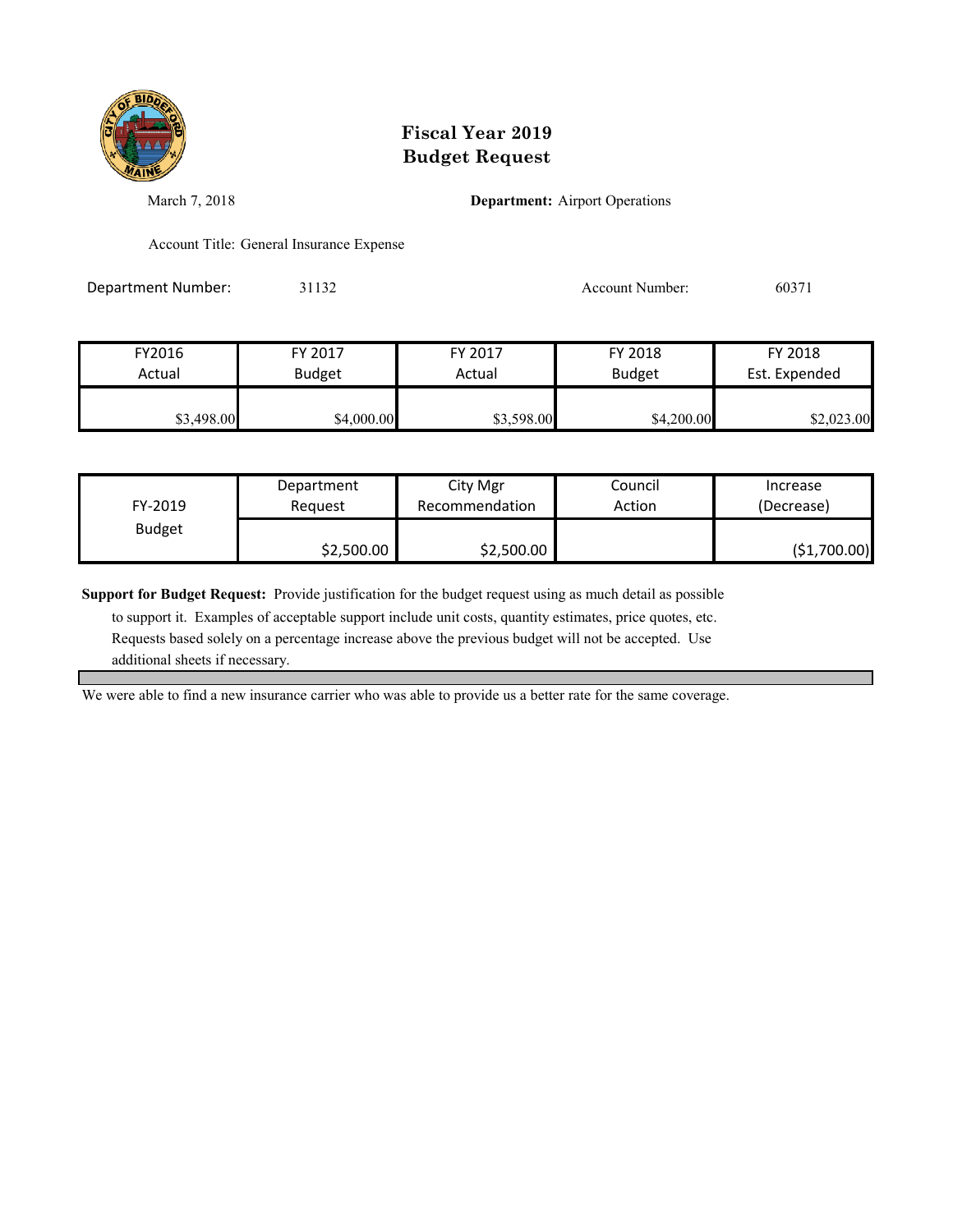

March 7, 2018 **Department:** Airport Operations

Account Title: Building/Boiler Insurance Exp

Department Number: 31132 31132 Account Number: 60373

| FY2016     | FY 2017       | FY 2017    | FY 2018       | FY 2018       |
|------------|---------------|------------|---------------|---------------|
| Actual     | <b>Budget</b> | Actual     | <b>Budget</b> | Est. Expended |
| \$1,457.92 | \$1,515.00    | \$1,502.00 | \$1,560.00    | \$1,545.00    |

| FY-2019       | Department | City Mgr       | Council | Increase   |
|---------------|------------|----------------|---------|------------|
|               | Request    | Recommendation | Action  | (Decrease) |
| <b>Budget</b> | \$1,560.00 | \$1,560.00     |         | \$0.00     |

**Support for Budget Request:** Provide justification for the budget request using as much detail as possible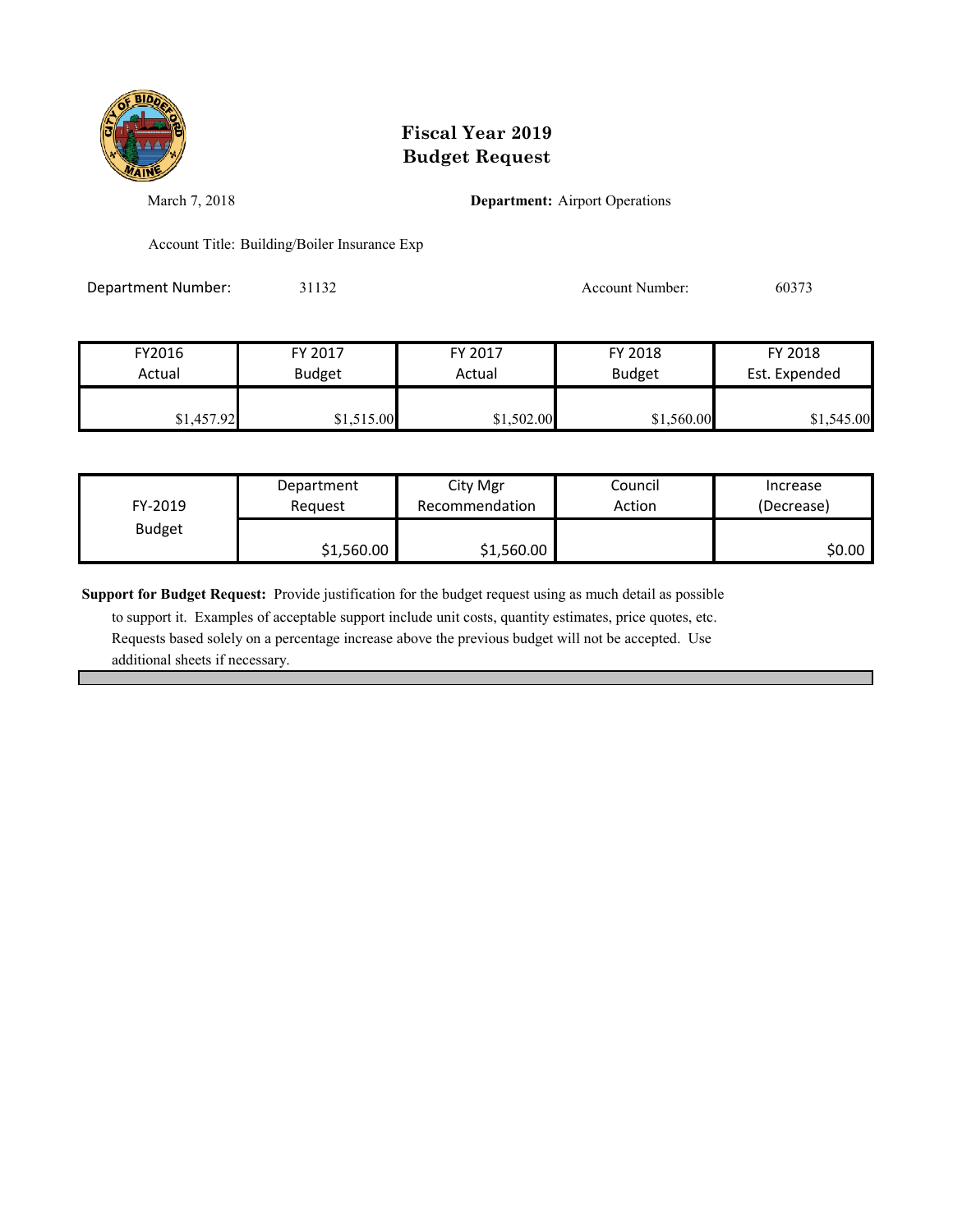

March 7, 2018 **Department:** Airport Operations

Account Title: Electricity Expense

Department Number: 31132 31132 Account Number: 60400

| FY2016     | FY 2017       | FY 2017    | FY 2018       | FY 2018       |
|------------|---------------|------------|---------------|---------------|
| Actual     | <b>Budget</b> | Actual     | <b>Budget</b> | Est. Expended |
| \$2,892.76 | \$4,000.00    | \$2,975.45 | \$3,000.00    | \$2,800.00    |

| FY-2019       | Department | City Mgr       | Council | Increase   |
|---------------|------------|----------------|---------|------------|
|               | Reauest    | Recommendation | Action  | (Decrease) |
| <b>Budget</b> | \$3,000.00 | \$3,000.00     |         | \$0.00     |

**Support for Budget Request:** Provide justification for the budget request using as much detail as possible

 to support it. Examples of acceptable support include unit costs, quantity estimates, price quotes, etc. Requests based solely on a percentage increase above the previous budget will not be accepted. Use additional sheets if necessary.

Electricty costs to stay the same even with expected increase in delivery.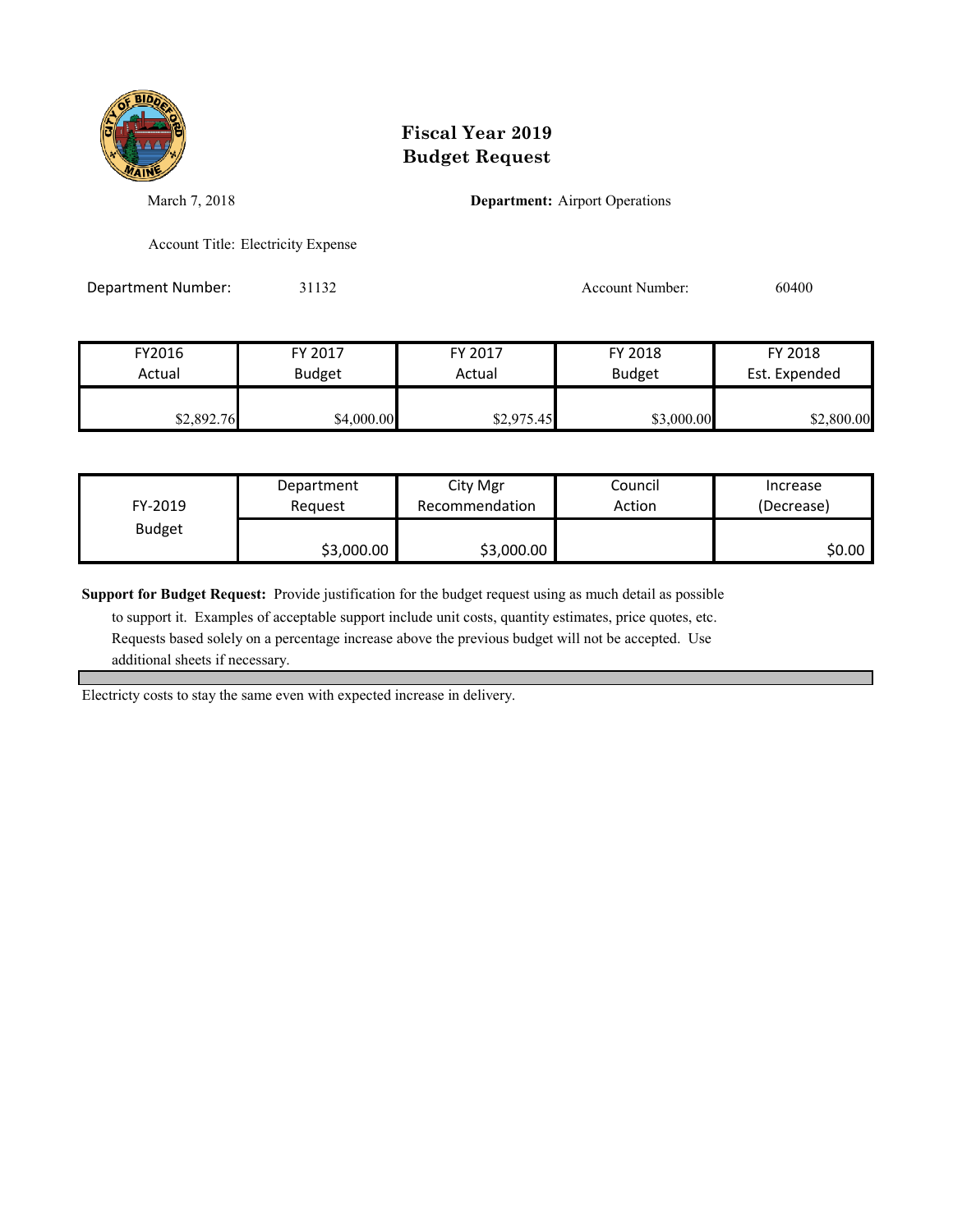

March 7, 2018 **Department:** Airport Operations

Account Title: Water Expense

Department Number: 31132 31132 Account Number: 60401

| FY2016   | FY 2017       | FY 2017  | FY 2018       | FY 2018       |
|----------|---------------|----------|---------------|---------------|
| Actual   | <b>Budget</b> | Actual   | <b>Budget</b> | Est. Expended |
|          |               |          |               |               |
| \$151.05 | \$150.00      | \$177.22 | \$182.00      | \$186.00      |

| FY-2019       | Department | City Mgr       | Council | Increase   |
|---------------|------------|----------------|---------|------------|
|               | Reauest    | Recommendation | Action  | (Decrease) |
| <b>Budget</b> | \$182.00   | \$182.00       |         | \$0.00     |

**Support for Budget Request:** Provide justification for the budget request using as much detail as possible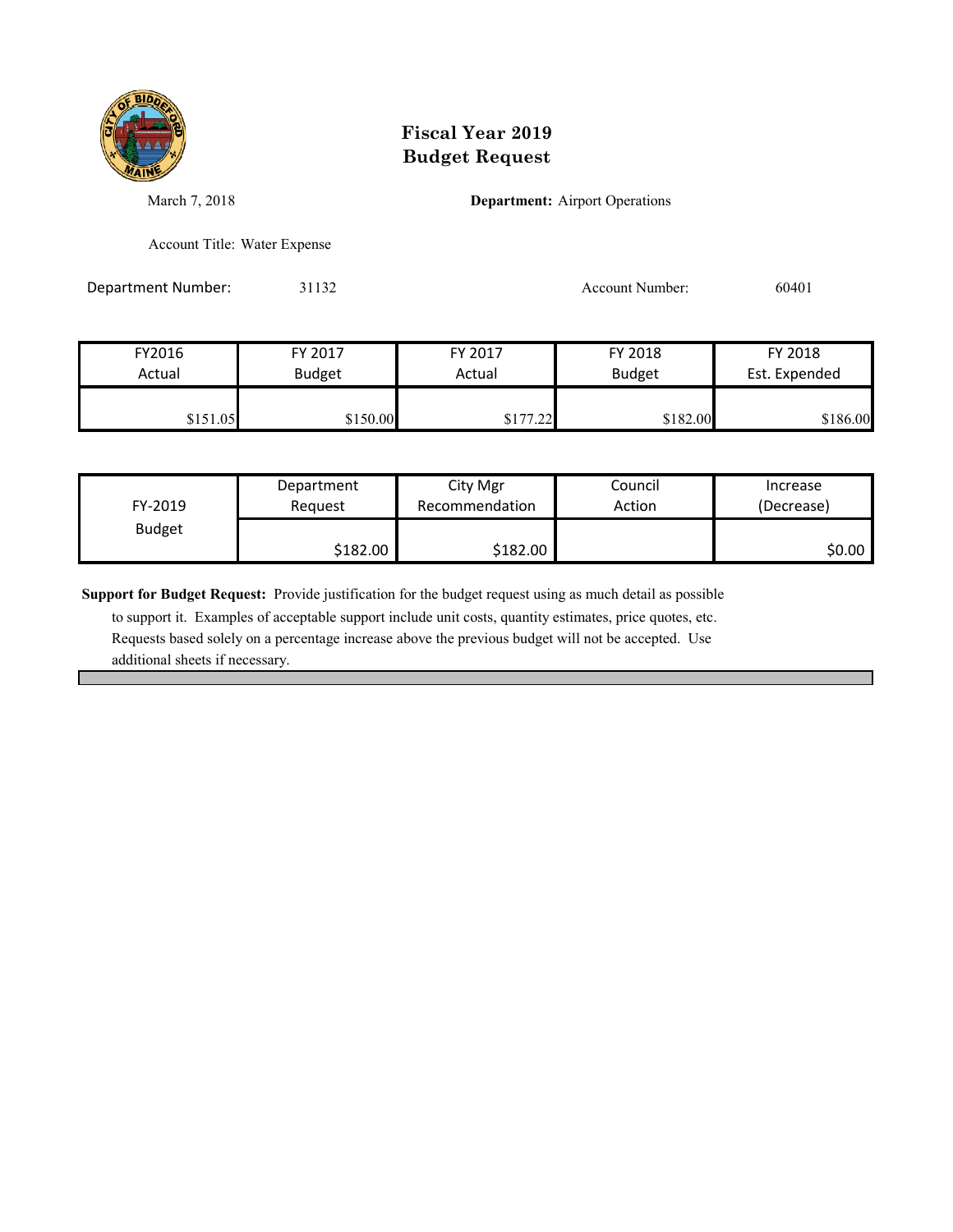

March 7, 2018 **Department:** Airport Operations

Account Title: Phone/Celular/Paging Exp

Department Number: 31132 Account Number: 60402

| FY2016     | FY 2017       | FY 2017    | FY 2018       | FY 2018       |
|------------|---------------|------------|---------------|---------------|
| Actual     | <b>Budget</b> | Actual     | <b>Budget</b> | Est. Expended |
| \$2,509.20 | \$2,600.00    | \$2,516.56 | \$2,640.00    | \$2,571.00    |

| FY-2019       | Department | City Mgr       | Council | Increase   |
|---------------|------------|----------------|---------|------------|
|               | Reauest    | Recommendation | Action  | (Decrease) |
| <b>Budget</b> | \$2,640.00 | \$2,640.00     |         | \$0.00     |

**Support for Budget Request:** Provide justification for the budget request using as much detail as possible

 to support it. Examples of acceptable support include unit costs, quantity estimates, price quotes, etc. Requests based solely on a percentage increase above the previous budget will not be accepted. Use additional sheets if necessary.

Covers the cost of Time Warner internet and two telephone lines one of which is dedicated to the gas pump and credit card machine.

TWC 12 months @ \$220.00 per month \$2,640.00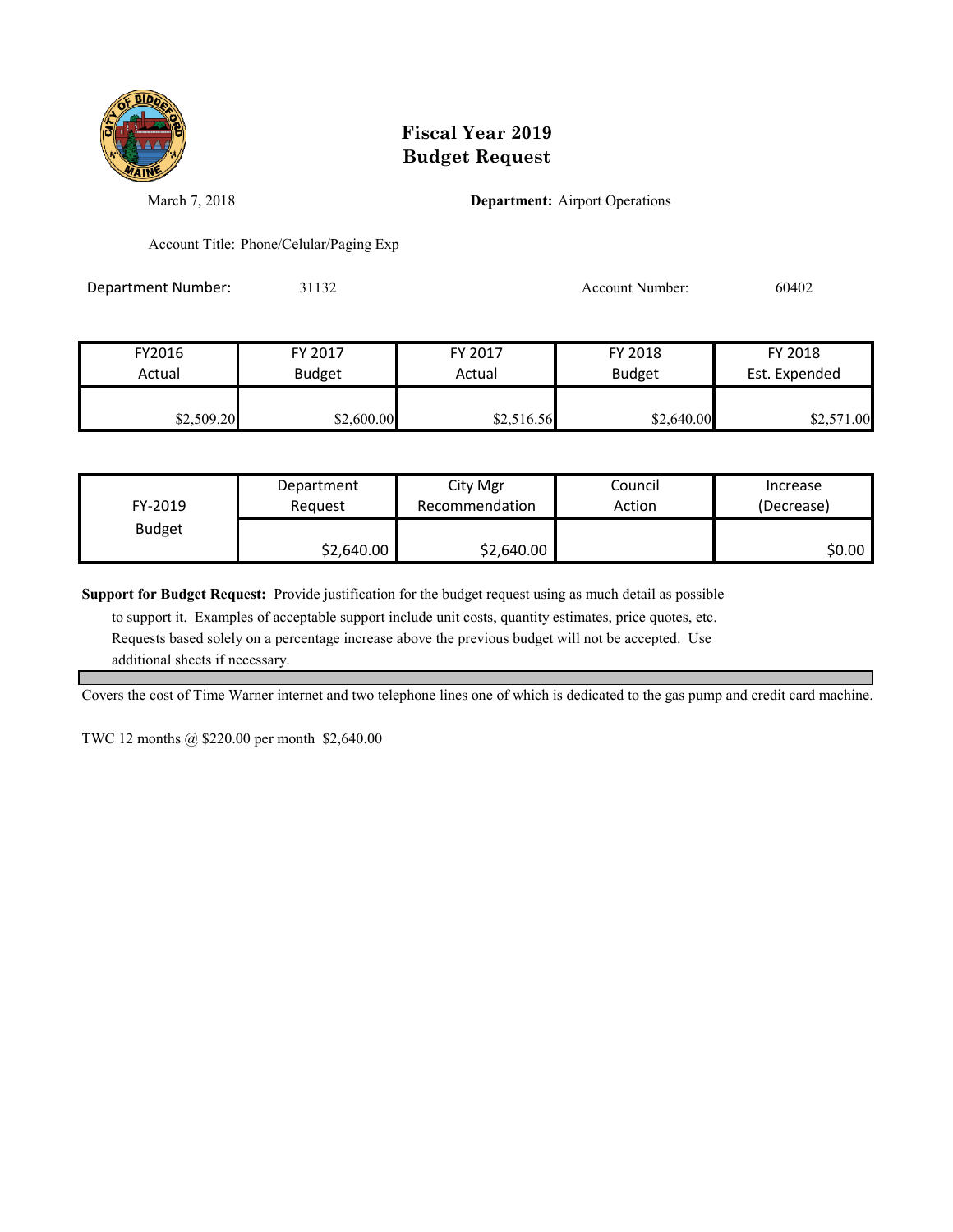

March 7, 2018 **Department:** Airport Operations

Account Title: Sewer User Fee Expense

Department Number: 31132 31132 Account Number: 60404

| FY2016   | FY 2017       | FY 2017  | FY 2018       | FY 2018       |
|----------|---------------|----------|---------------|---------------|
| Actual   | <b>Budget</b> | Actual   | <b>Budget</b> | Est. Expended |
|          |               |          |               |               |
| \$320.99 | \$350.00      | \$329.33 | \$350.00      | \$360.00      |

| FY-2019       | Department | City Mgr       | Council | Increase   |
|---------------|------------|----------------|---------|------------|
|               | Reauest    | Recommendation | Action  | (Decrease) |
| <b>Budget</b> | \$350.00   | \$350.00       |         | \$0.00∣    |

**Support for Budget Request:** Provide justification for the budget request using as much detail as possible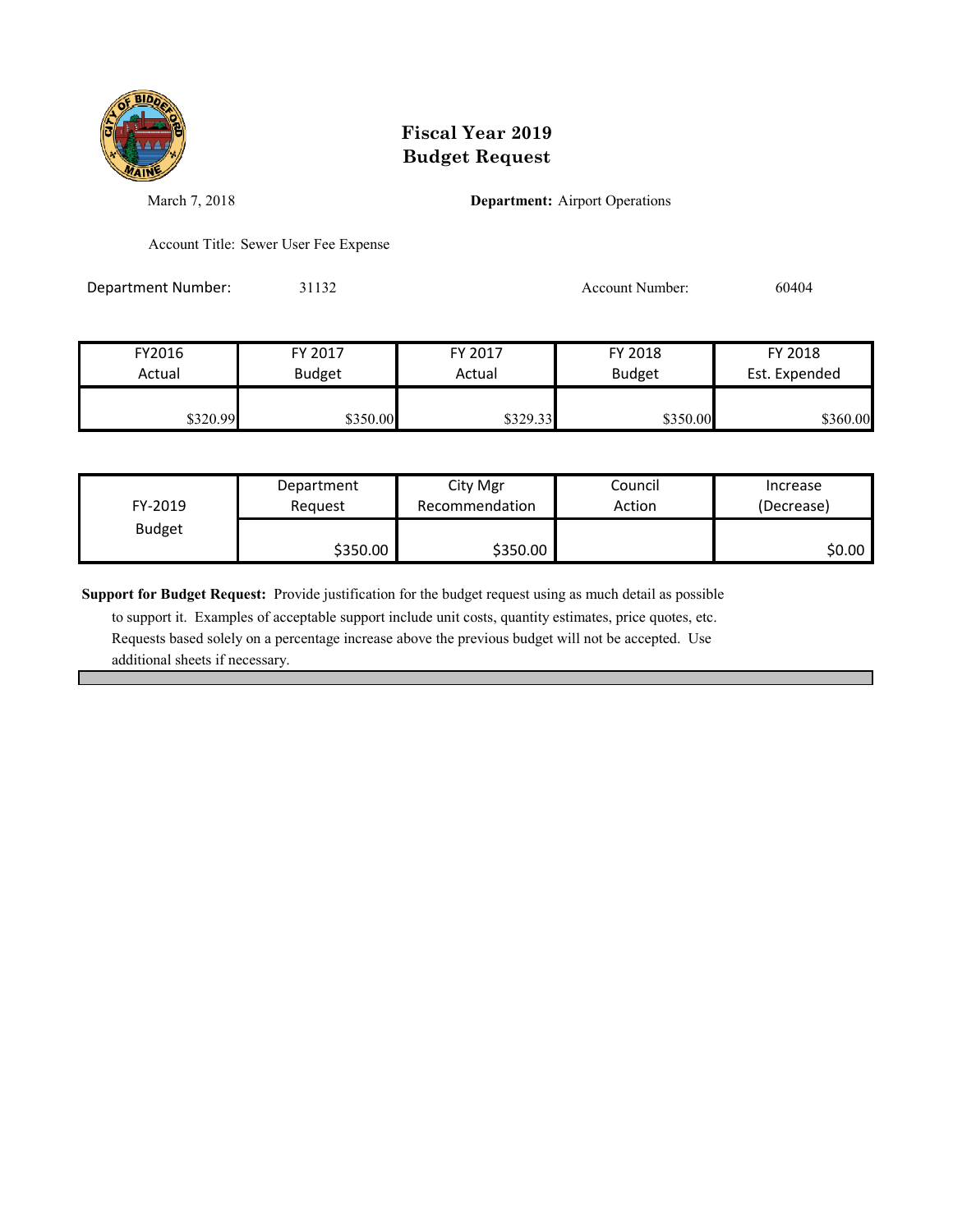

March 7, 2018 **Department:** Airport Operations

Account Title: Heating Fuel Expense

Department Number: 31132 31132 Account Number: 60405

| FY2016     | FY 2017       | FY 2017    | FY 2018       | FY 2018       |
|------------|---------------|------------|---------------|---------------|
| Actual     | <b>Budget</b> | Actual     | <b>Budget</b> | Est. Expended |
| \$2,782.61 | \$2,560.00    | \$3,682.56 | \$3,500.00    | \$3,400.00    |

| FY-2019       | Department | City Mgr       | Council | Increase   |
|---------------|------------|----------------|---------|------------|
|               | Reauest    | Recommendation | Action  | (Decrease) |
| <b>Budget</b> | \$3,700.00 | \$3,700.00     |         | \$200.00   |

**Support for Budget Request:** Provide justification for the budget request using as much detail as possible

 to support it. Examples of acceptable support include unit costs, quantity estimates, price quotes, etc. Requests based solely on a percentage increase above the previous budget will not be accepted. Use additional sheets if necessary.

Propane for the heated hanger. We expect that propane will increase slightly for next year.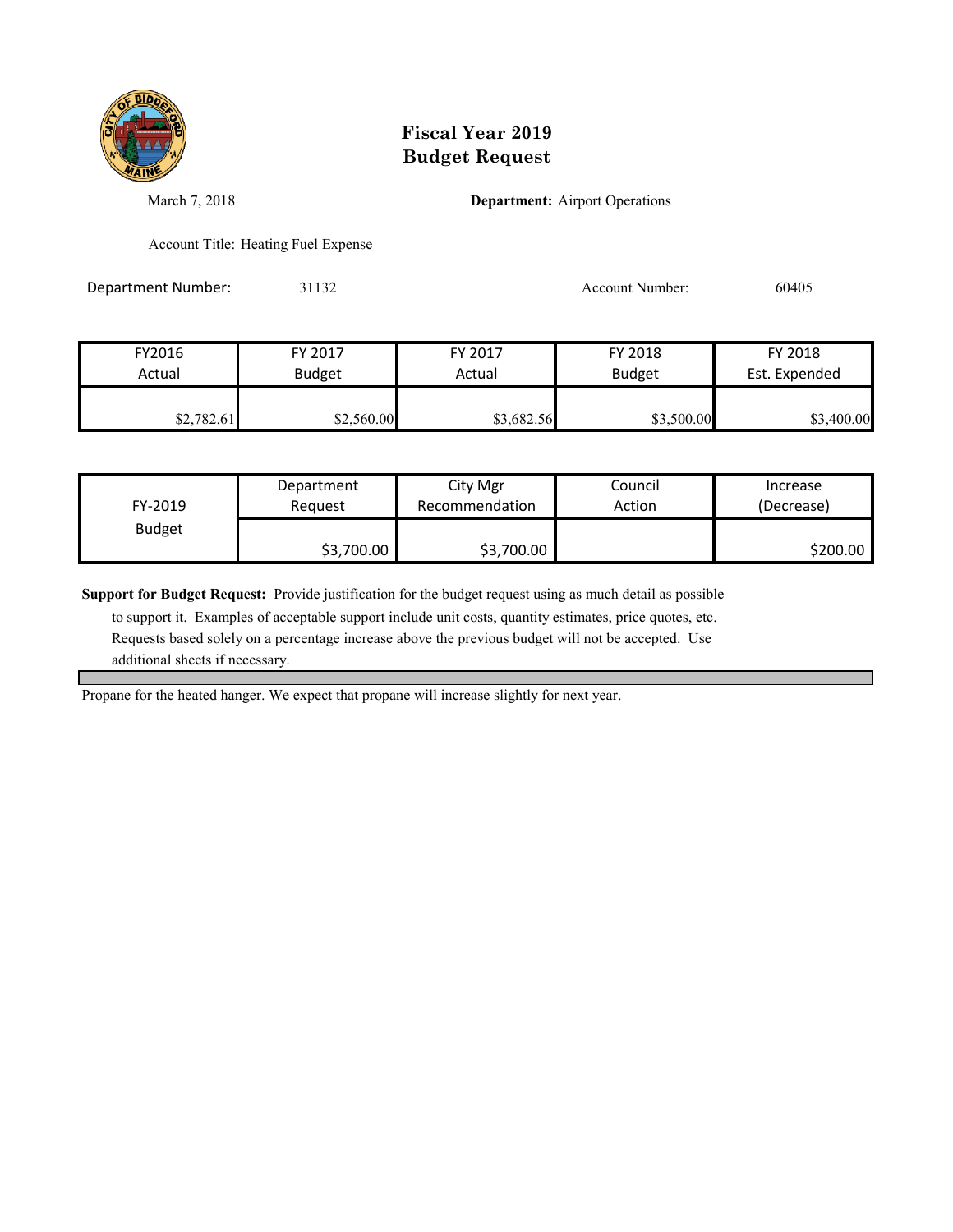

March 7, 2018 **Department:** Airport Operations

Account Title: Diesel Fuel Expense

Department Number: 31132 31132 Account Number: 60410

| FY2016   | FY 2017       | FY 2017  | FY 2018       | FY 2018       |
|----------|---------------|----------|---------------|---------------|
| Actual   | <b>Budget</b> | Actual   | <b>Budget</b> | Est. Expended |
|          |               |          |               |               |
| \$633.95 | \$1,500.00    | \$889.46 | \$1,300.00    | \$1,000.00    |

| FY-2019       | Department | City Mgr       | Council | Increase   |
|---------------|------------|----------------|---------|------------|
|               | Reauest    | Recommendation | Action  | (Decrease) |
| <b>Budget</b> | \$1,000.00 | \$1,000.00     |         | (\$300.00) |

**Support for Budget Request:** Provide justification for the budget request using as much detail as possible

 to support it. Examples of acceptable support include unit costs, quantity estimates, price quotes, etc. Requests based solely on a percentage increase above the previous budget will not be accepted. Use additional sheets if necessary.

Diesel fuel used for snow removal and mowing equipment at the airport.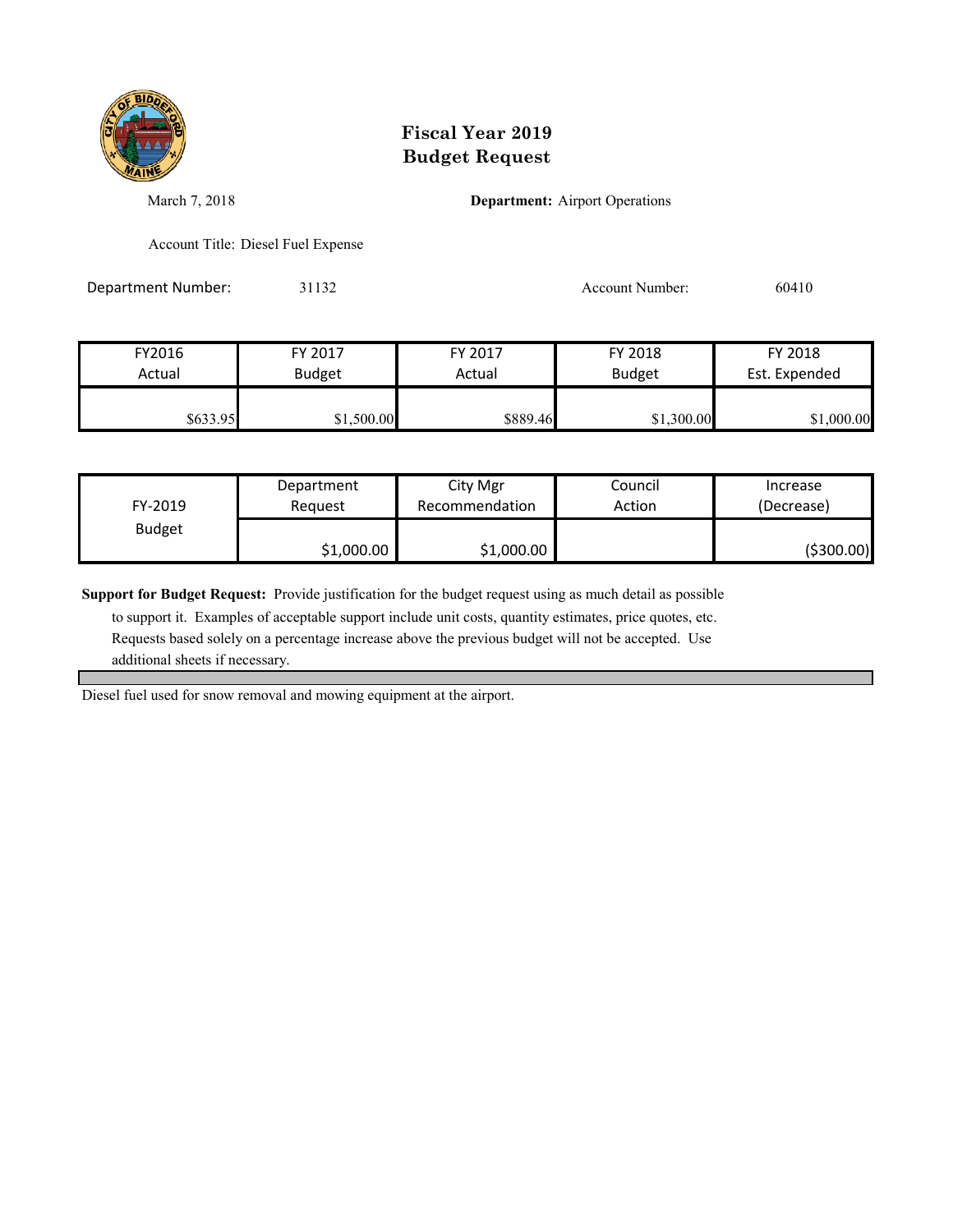

March 7, 2018 **Department:** Airport Operations

Account Title: Gasoline Expense

Department Number: 31132 Account Number: 60411

| FY2016       | FY 2017       | FY 2017     | FY 2018       | FY 2018       |
|--------------|---------------|-------------|---------------|---------------|
| Actual       | <b>Budget</b> | Actual      | <b>Budget</b> | Est. Expended |
|              |               |             |               |               |
| \$108,664.90 | \$125,000.00  | \$93,873.46 | \$137,938.00  | \$137,000.00  |

| FY-2019       | Department   | City Mgr       | Council | Increase   |
|---------------|--------------|----------------|---------|------------|
|               | Reauest      | Recommendation | Action  | (Decrease) |
| <b>Budget</b> | \$137,983.00 | \$137,983.00   |         | S45.00     |

**Support for Budget Request:** Provide justification for the budget request using as much detail as possible

 to support it. Examples of acceptable support include unit costs, quantity estimates, price quotes, etc. Requests based solely on a percentage increase above the previous budget will not be accepted. Use additional sheets if necessary.

Price of aviation gasoline has gone up about 10 cents per gallon .and we now have two new businesses that will be purchsing gas . The flight school and the tandem jump program.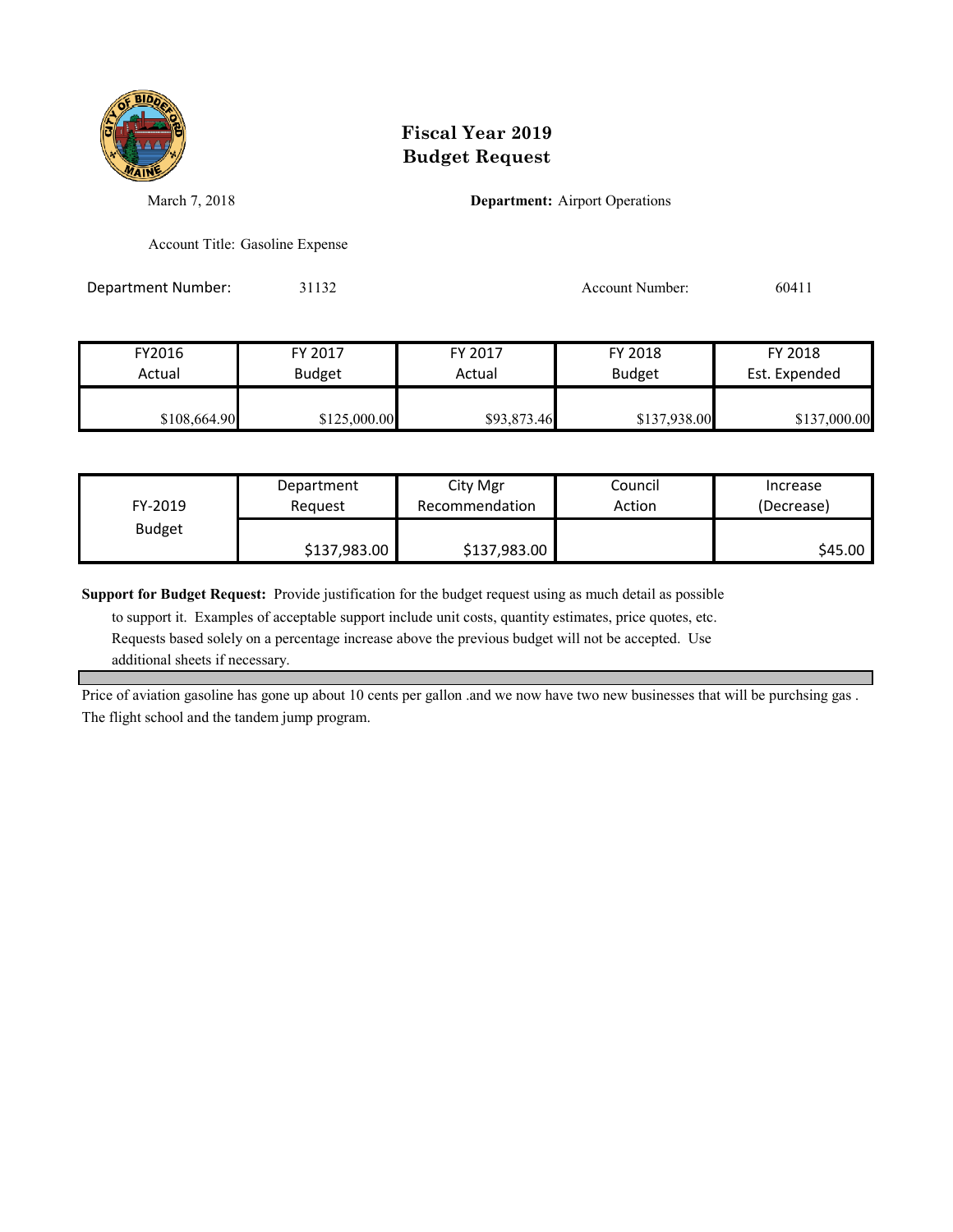

March 7, 2018 **Department:** Airport Operations

Account Title: Building Repair/Maint Exp

Department Number: 31132 31132 Account Number: 60450

| FY2016      | FY 2017       | FY 2017    | FY 2018       | FY 2018       |
|-------------|---------------|------------|---------------|---------------|
| Actual      | <b>Budget</b> | Actual     | <b>Budget</b> | Est. Expended |
| \$33,004.95 | \$5,000.00    | \$5,364.12 | \$5,000.00    | \$4,900.00    |

| FY-2019       | Department | City Mgr       | Council | Increase   |
|---------------|------------|----------------|---------|------------|
|               | Reauest    | Recommendation | Action  | (Decrease) |
| <b>Budget</b> | \$5,000.00 | \$5,000.00     |         | \$0.00     |

**Support for Budget Request:** Provide justification for the budget request using as much detail as possible

to support it. Examples of acceptable support include unit costs, quantity estimates, price quotes, etc.

 Requests based solely on a percentage increase above the previous budget will not be accepted. Use additional sheets if necessary.

| New interior doors to make building ADA compliant.                                               | \$1,500.00 |
|--------------------------------------------------------------------------------------------------|------------|
| electrical supplies, light globes for runway, bulbs for the runway, light bulbs for the building | \$500.00   |
| Plumbing repairs                                                                                 | \$500.00   |
| Paint and supplies                                                                               | \$700.00   |
| Electrical repairs                                                                               | \$500.00   |
| <b>Annual Tank Inspection Services</b>                                                           | \$300.00   |
| Lumber and laminate for new counters                                                             | \$500.00   |
| new uninal and toilets                                                                           | \$500.00   |
|                                                                                                  |            |

\$5,000.00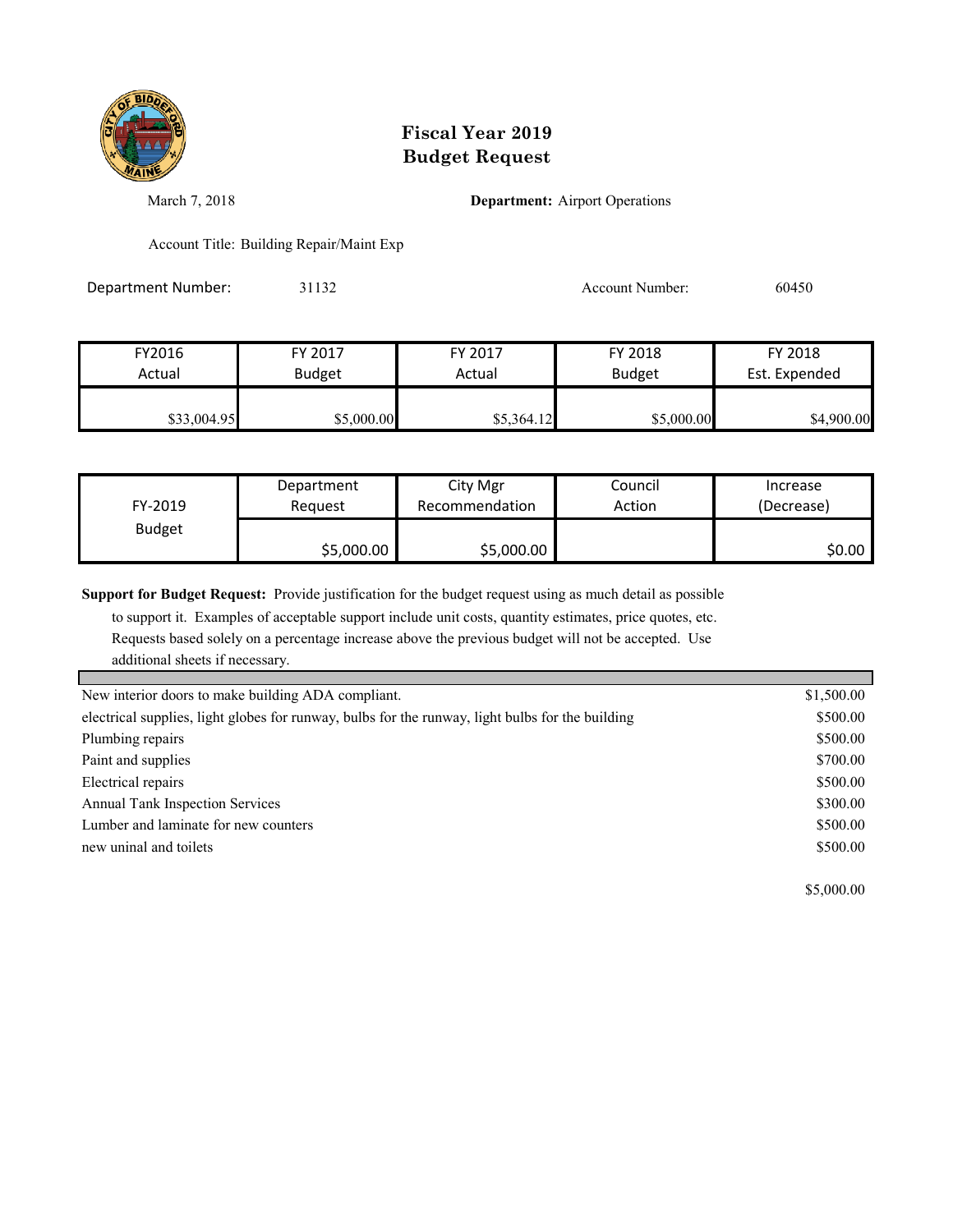

March 7, 2018 **Department:** Airport Operations

Account Title: Operating Equip Repair Exp

Department Number: 31132 Account Number: 60452

FY2016 FY 2017 FY 2017 FY 2018 FY 2018 Actual Budget **Actual Budget** Actual Budget Est. Expended **\$338.90** \$750.00 \$750.00 \$855.23 \$750.00 \$700.00

| FY-2019       | Department | City Mgr       | Council | Increase   |
|---------------|------------|----------------|---------|------------|
|               | Reauest    | Recommendation | Action  | (Decrease) |
| <b>Budget</b> | \$750.00   | \$750.00       |         | \$0.00     |

**Support for Budget Request:** Provide justification for the budget request using as much detail as possible

 to support it. Examples of acceptable support include unit costs, quantity estimates, price quotes, etc. Requests based solely on a percentage increase above the previous budget will not be accepted. Use additional sheets if necessary.

Repairs to the gas pump and new hoses.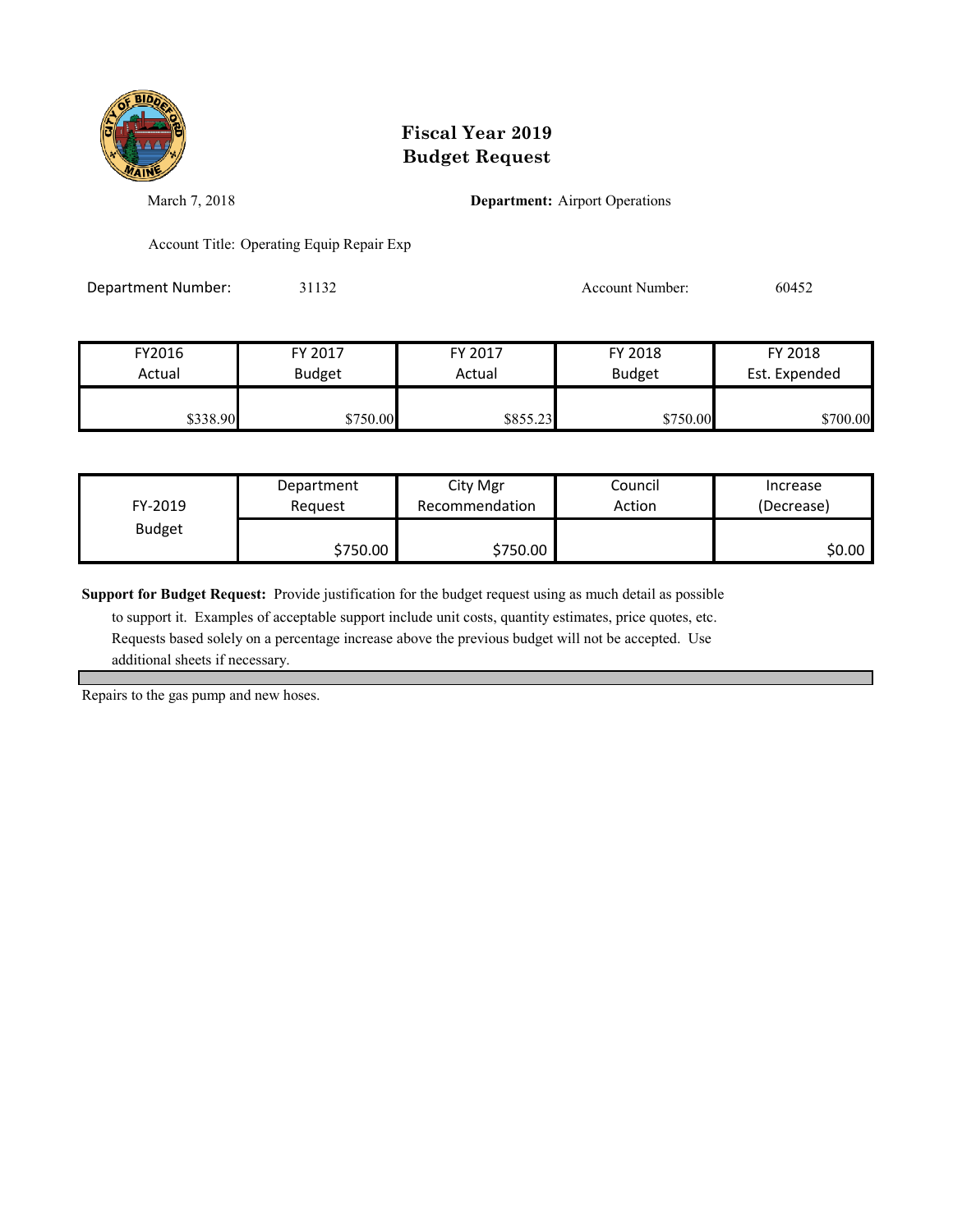

March 7, 2018 **Department:** Airport Operations

Account Title: Vehicle Repair/Tires/Oil Exp

Department Number: 31132 31132 Account Number: 60453

| FY2016     | FY 2017       | FY 2017    | FY 2018       | FY 2018       |
|------------|---------------|------------|---------------|---------------|
| Actual     | <b>Budget</b> | Actual     | <b>Budget</b> | Est. Expended |
| \$3,680.62 | \$3,000.00    | \$5,560.75 | \$3,200.00    | \$2,800.00    |

| FY-2019       | Department | City Mgr       | Council | Increase   |
|---------------|------------|----------------|---------|------------|
|               | Reauest    | Recommendation | Action  | (Decrease) |
| <b>Budget</b> | \$3,200.00 | \$3,200.00     |         | \$0.00     |

**Support for Budget Request:** Provide justification for the budget request using as much detail as possible

 to support it. Examples of acceptable support include unit costs, quantity estimates, price quotes, etc. Requests based solely on a percentage increase above the previous budget will not be accepted. Use additional sheets if necessary.

to cover the cost of servicing and repairs to the loader and tractor.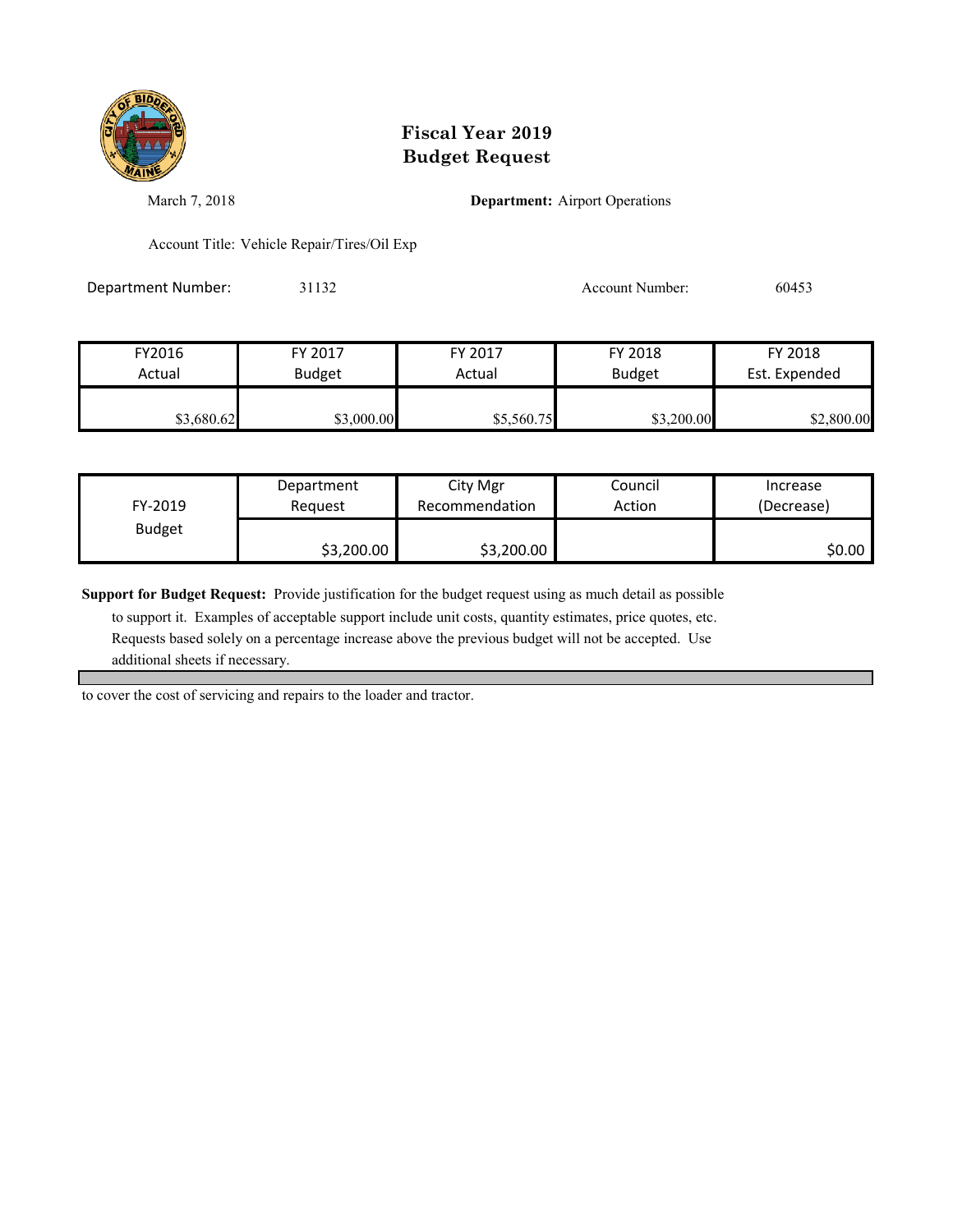

March 7, 2018 **Department:** Airport Operations

Account Title: Grounds Maint/Improve Exp

Department Number: 31132 31132 Account Number: 60454

| FY2016   | FY 2017       | FY 2017    | FY 2018       | FY 2018       |
|----------|---------------|------------|---------------|---------------|
| Actual   | <b>Budget</b> | Actual     | <b>Budget</b> | Est. Expended |
| \$714.71 | \$5,000.00    | \$1,952.01 | \$4,000.00    | \$5,357.00    |

| FY-2019       | Department | City Mgr       | Council | Increase   |
|---------------|------------|----------------|---------|------------|
|               | Reauest    | Recommendation | Action  | (Decrease) |
| <b>Budget</b> | \$4,000.00 | \$4,000.00     |         | \$0.00     |

**Support for Budget Request:** Provide justification for the budget request using as much detail as possible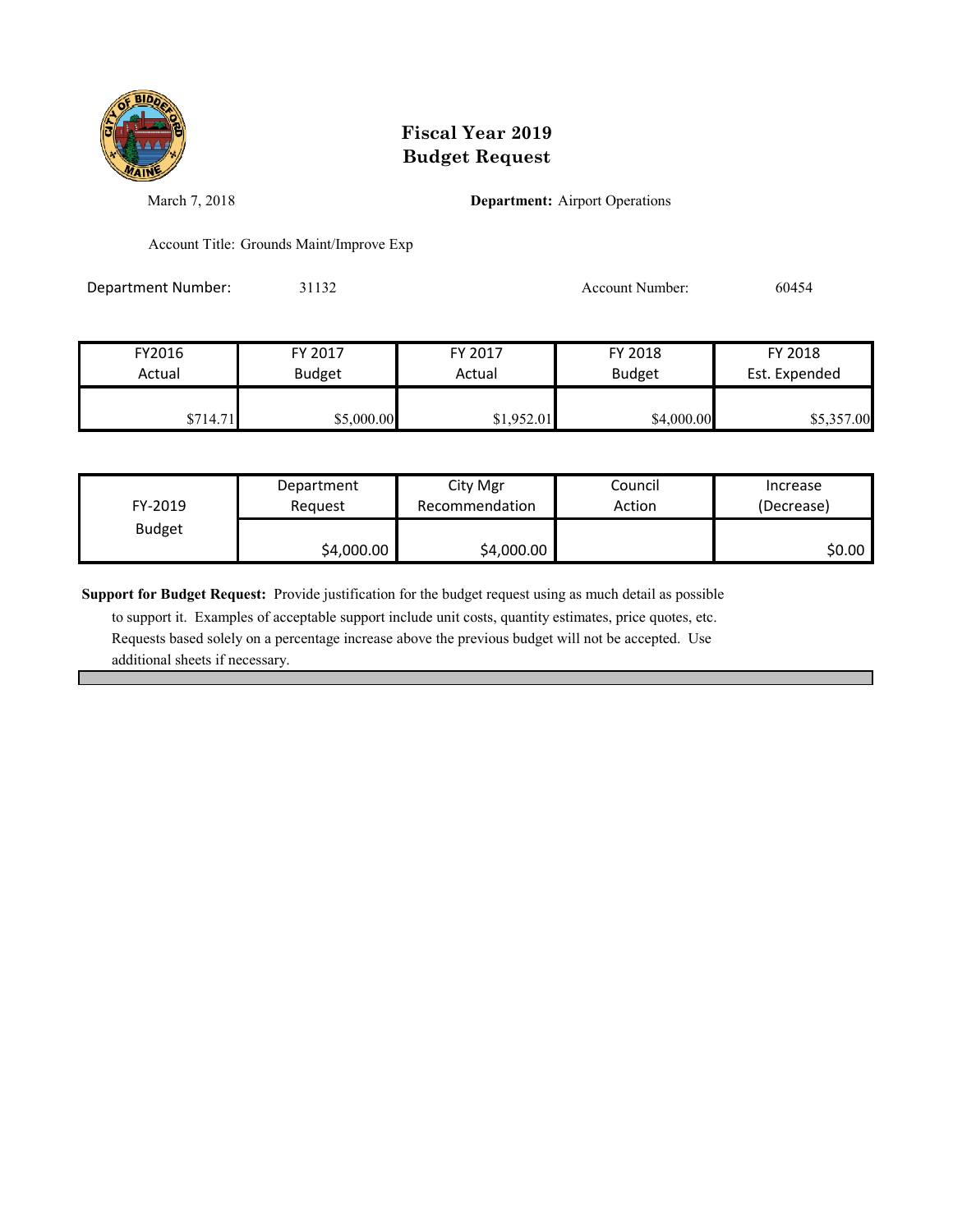

March 7, 2018 **Department:** Airport Operations

Account Title: Admin/Office Supp/Eqt Non-Cap

Department Number: 31132 31132 Account Number: 60500

| FY2016     | FY 2017       | FY 2017    | FY 2018       | FY 2018       |
|------------|---------------|------------|---------------|---------------|
| Actual     | <b>Budget</b> | Actual     | <b>Budget</b> | Est. Expended |
|            |               |            |               |               |
| \$1,430.09 | \$2,200.00    | \$1,448.69 | \$1,450.00    | \$1,450.00    |

| FY-2019       | Department | City Mgr       | Council | Increase   |
|---------------|------------|----------------|---------|------------|
|               | Reauest    | Recommendation | Action  | (Decrease) |
| <b>Budget</b> | \$1,450.00 | \$1,450.00     |         | \$0.00     |

**Support for Budget Request:** Provide justification for the budget request using as much detail as possible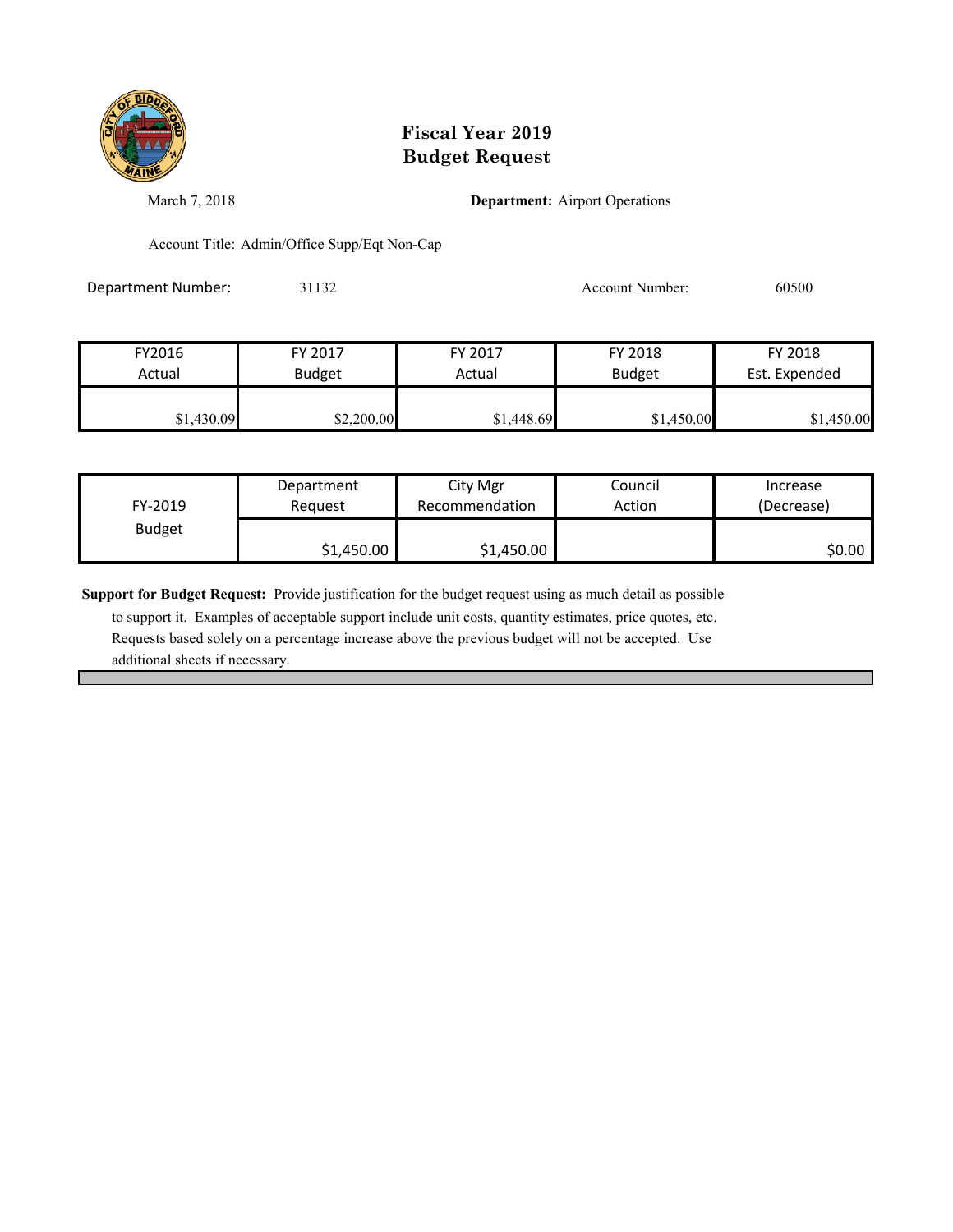

March 7, 2018 **Department:** Airport Operations

Account Title: Operating Supp/Eqt Non-Cap

Department Number: 31132 31132 Account Number: 60501

| FY2016     | FY 2017       | FY 2017    | FY 2018       | FY 2018       |
|------------|---------------|------------|---------------|---------------|
| Actual     | <b>Budget</b> | Actual     | <b>Budget</b> | Est. Expended |
| \$1,435.35 | \$1,250.00    | \$7,474.41 | \$1,500.00    | \$1,500.00    |

| FY-2019       | Department | City Mgr       | Council | Increase   |
|---------------|------------|----------------|---------|------------|
|               | Request    | Recommendation | Action  | (Decrease) |
| <b>Budget</b> | \$1,500.00 | \$1,500.00     |         | \$0.00     |

**Support for Budget Request:** Provide justification for the budget request using as much detail as possible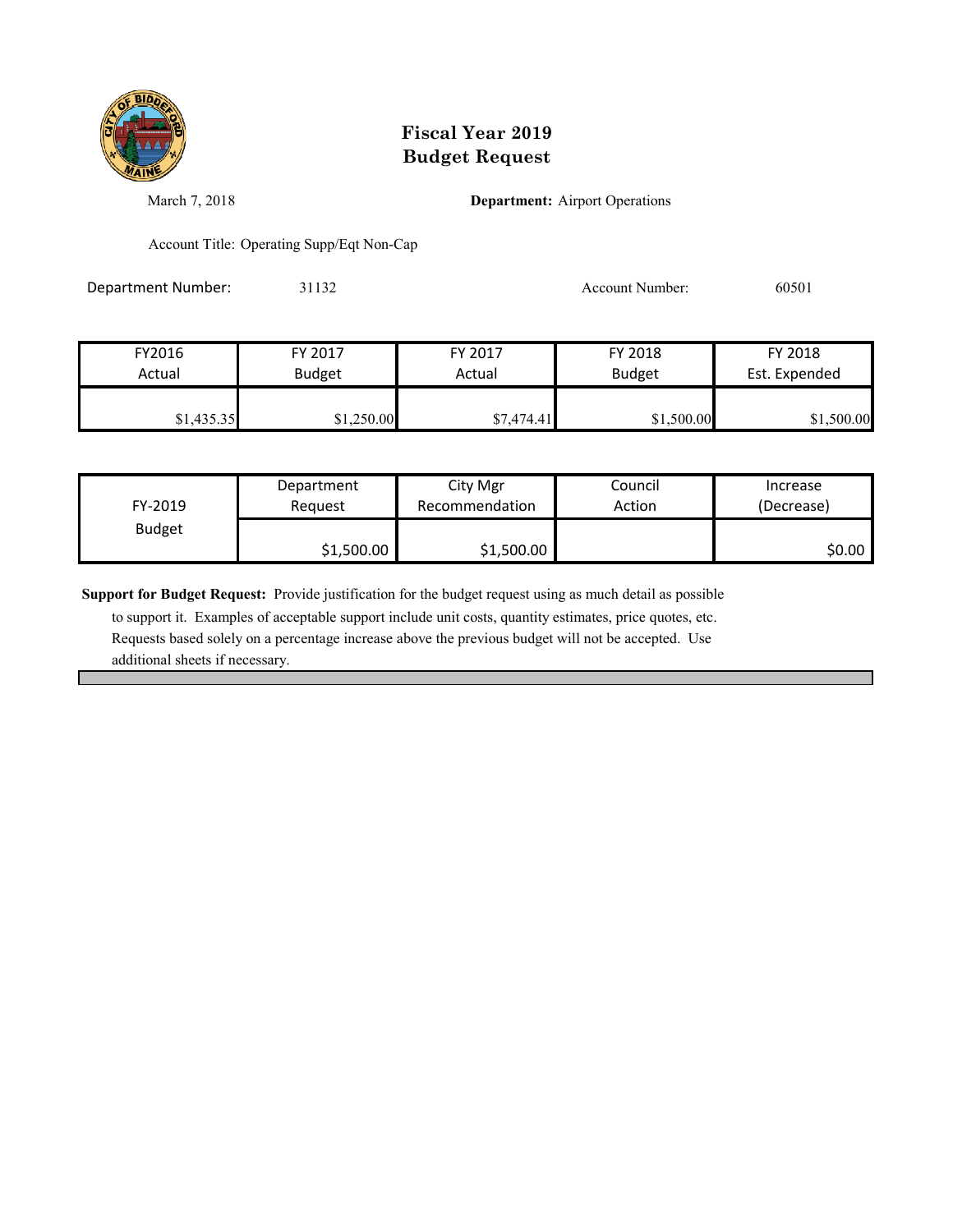

March 7, 2018 **Department:** Airport Operations

Account Title: Vehicle Purchase Capital

Department Number: 31132 31132 Account Number: 60603

| FY2016 | FY 2017       | FY 2017 | FY 2018       | FY 2018       |
|--------|---------------|---------|---------------|---------------|
| Actual | <b>Budget</b> | Actual  | <b>Budget</b> | Est. Expended |
|        |               |         |               |               |
| \$0.00 | \$0.00        | \$0.00  | \$16,500.00   | \$16,500.00   |

| FY-2019       | Department | City Mgr       | Council | Increase      |
|---------------|------------|----------------|---------|---------------|
|               | Reauest    | Recommendation | Action  | (Decrease)    |
| <b>Budget</b> | \$0.00     | \$0.00         |         | (\$16,500.00) |

**Support for Budget Request:** Provide justification for the budget request using as much detail as possible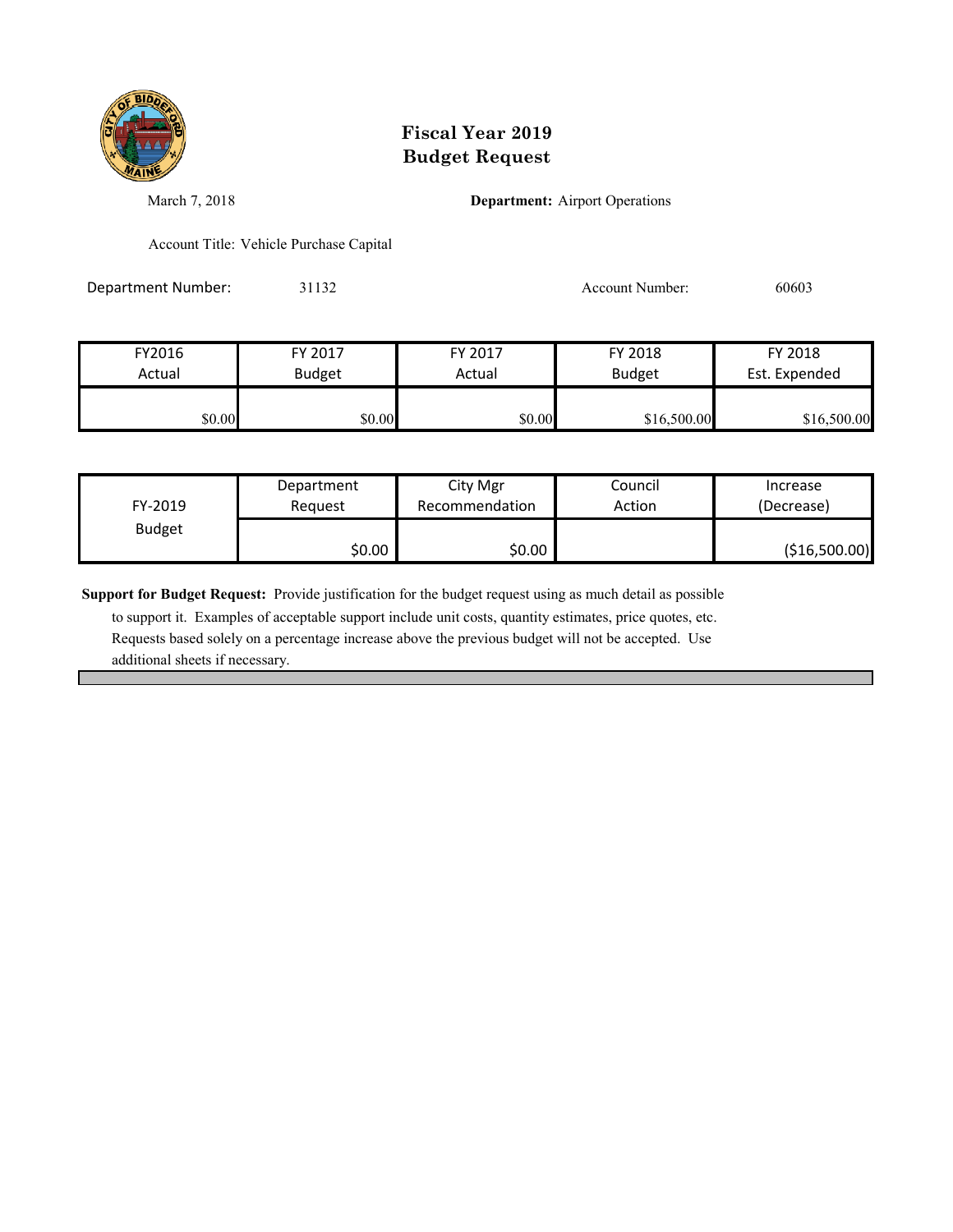

March 7, 2018 **Department:** Airport Operations

Account Title: Lease Principal Expense

Department Number: 31132 Account Number: 60754

| FY2016     | FY 2017       | FY 2017 | FY 2018       | FY 2018       |
|------------|---------------|---------|---------------|---------------|
| Actual     | <b>Budget</b> | Actual  | <b>Budget</b> | Est. Expended |
|            |               |         |               |               |
| \$4,137.70 | \$4,265.00    | \$0.00  | \$4,396.00    | \$4,396.00    |

| FY-2019       | Department | City Mgr       | Council | Increase   |
|---------------|------------|----------------|---------|------------|
|               | Reauest    | Recommendation | Action  | (Decrease) |
| <b>Budget</b> | \$4,530.78 | \$4,530.78     |         | \$134.78   |

**Support for Budget Request:** Provide justification for the budget request using as much detail as possible

 to support it. Examples of acceptable support include unit costs, quantity estimates, price quotes, etc. Requests based solely on a percentage increase above the previous budget will not be accepted. Use additional sheets if necessary.

Cost of the principal of the lease for the John Deeer Tractor used for mowing and brush hogging at the airport. This is the last year of this lease.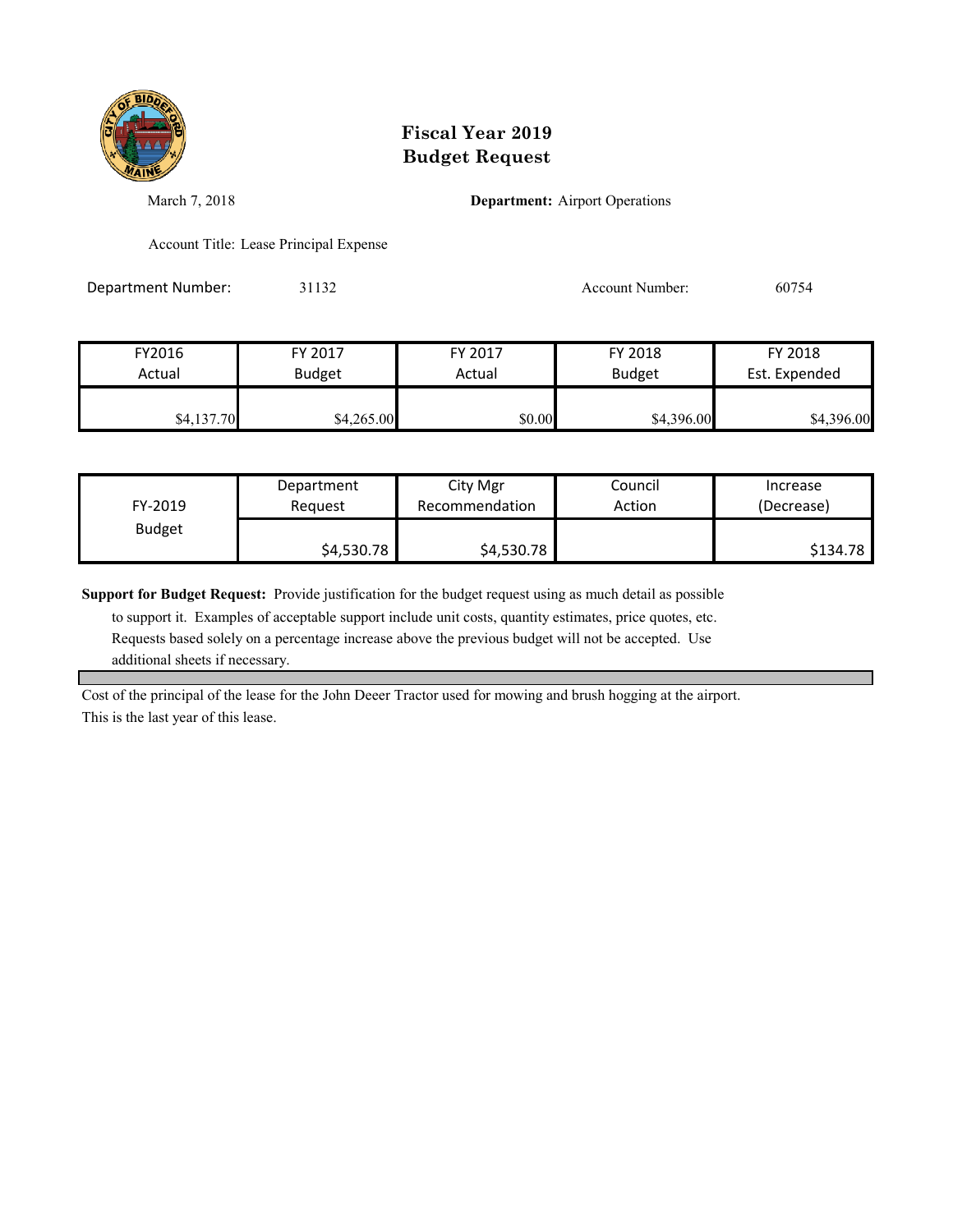

March 7, 2018 **Department:** Airport Operations

Account Title: Lease Interest Expense

Department Number: 31132 31132 Account Number: 60755

| FY2016   | FY 2017       | FY 2017 | FY 2018       | FY 2018       |
|----------|---------------|---------|---------------|---------------|
| Actual   | <b>Budget</b> | Actual  | <b>Budget</b> | Est. Expended |
| \$532.25 | \$405.00      | \$0.00  | \$274.00      | \$274.00      |

| FY-2019       | Department | City Mgr       | Council | Increase   |
|---------------|------------|----------------|---------|------------|
|               | Reauest    | Recommendation | Action  | (Decrease) |
| <b>Budget</b> | \$139.00   | \$139.00       |         | (\$135.00) |

**Support for Budget Request:** Provide justification for the budget request using as much detail as possible

 to support it. Examples of acceptable support include unit costs, quantity estimates, price quotes, etc. Requests based solely on a percentage increase above the previous budget will not be accepted. Use additional sheets if necessary.

This is the final payment on this lease.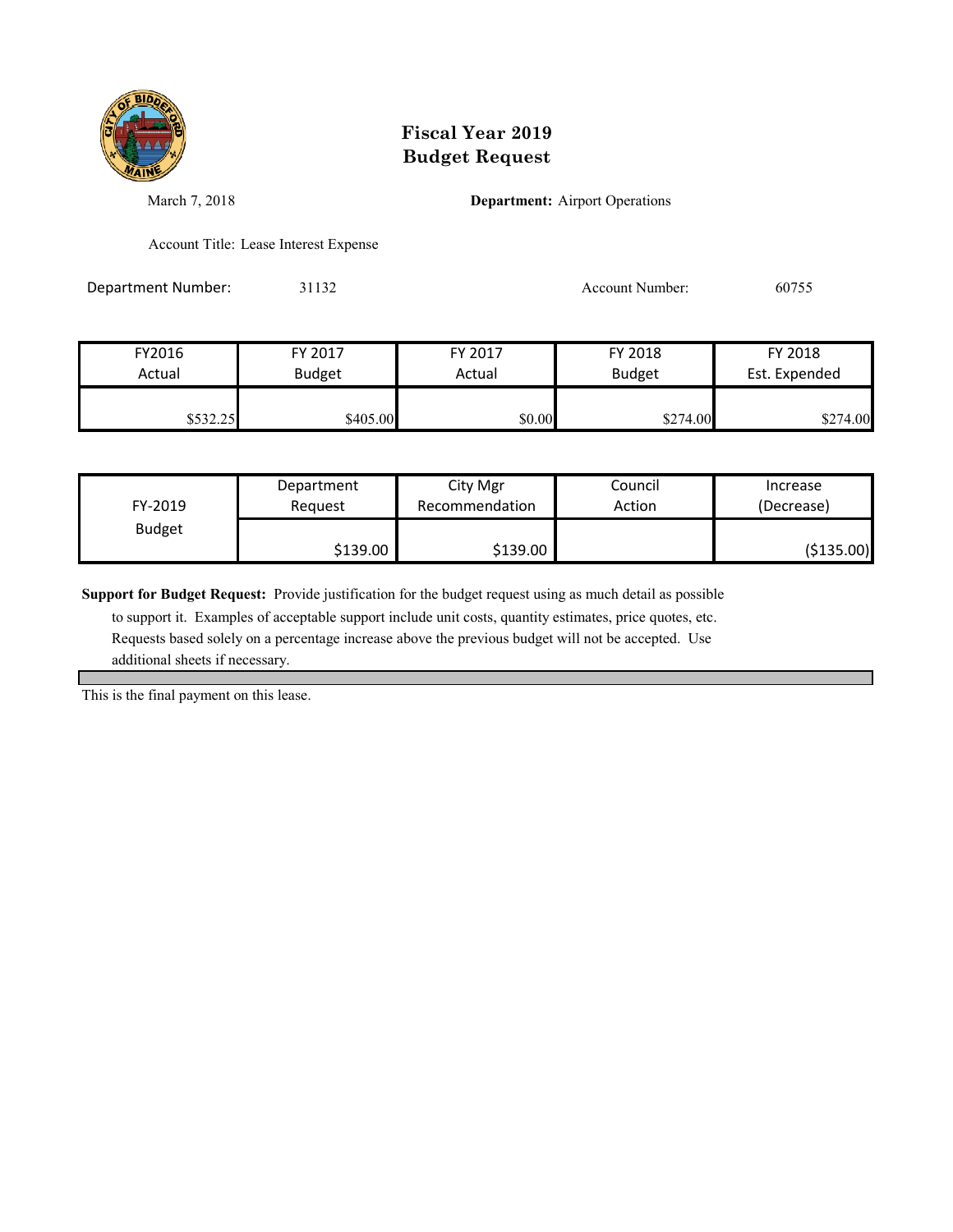

March 7, 2018 **Department:** Airport Operations

Account Title: Miscellaneous Expense

Department Number: 31132 Account Number: 60797

FY2016 FY 2017 FY 2017 FY 2018 FY 2018 Actual Budget **Actual Budget** Actual Budget Est. Expended  $$316.16$  \$500.00 \$500.00 \$316.16 \$250.00 \$500.00

| FY-2019<br><b>Budget</b> | Department<br>Reauest | City Mgr<br>Recommendation | Council<br>Action | Increase<br>(Decrease) |
|--------------------------|-----------------------|----------------------------|-------------------|------------------------|
|                          | \$250.00              | \$250.00                   |                   | \$0.00                 |

**Support for Budget Request:** Provide justification for the budget request using as much detail as possible